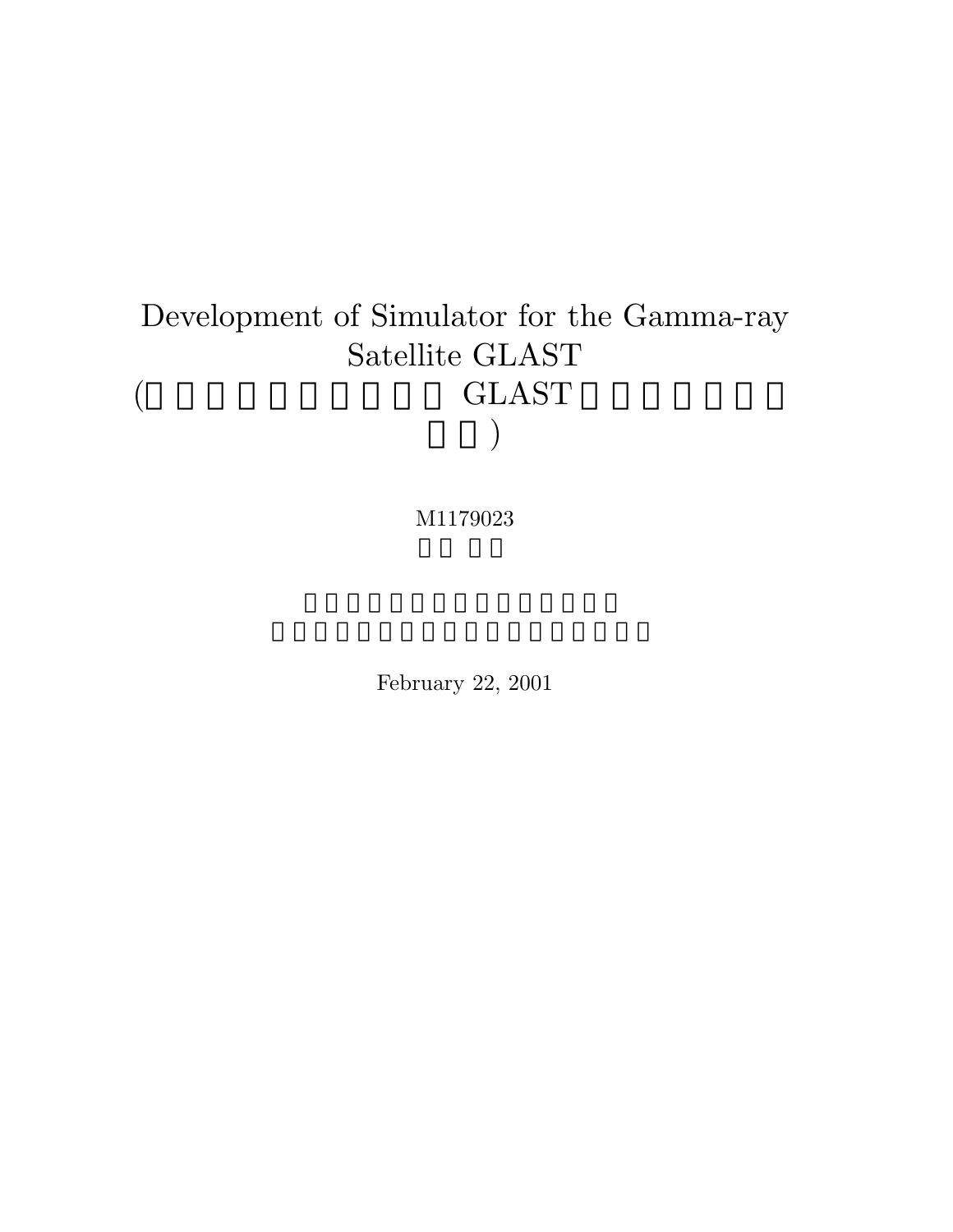#### **Abstract**

In this thesis, we developed a detector simulator for GLAST (Gamma-ray Large Area Space Telescope) using Geant4, which is a software toolkit to simulate physical processes between materials and high energy particles. For a preparation stage of a complete simulator for GLAST, we constructed a detector simulator which represents the geometry of the detector of a beam test carried out in 1999 – 2000 at SLAC (Stanford Linear Accelerator Center) to investigate the response of the test detector. We also evaluated the validity of the simulator to compare with the data of the beam test.

In this June, an experiment that launches a test detector on-board balloon is planed in order to test the performance of the detector in the space-like radiation environment. In this experiment, it is difficult to catch enough amount of celestial gamma-ray events because of limitation of observation time, thus four plastic scintillators (called "Active Targets") are placed above the detector. With these Active Targets, we can obtain gamma-rays generated at Target. Since many backgraund events due to cosmic-ray charged particles are expected, it is necessary to estimate a background as well as an event rate. Accordingly, we developed a model of cosmic-ray fluxes based on the data of the past experiments, and constructed the detector geometry of the balloon experiment based on the beam test simulator. Energy spectrum of cosmic-rays depends on the activity of the sun and the geomagnetic field, therefore we considered these effects to predict the flux at the place where the balloon experiment is carried out, and shot an expected cosmic-ray proton on the detector in the simulator. As a result, we find that about 200  $\pi^0$  decayed gamma-ray events are expected in the balloon experiment.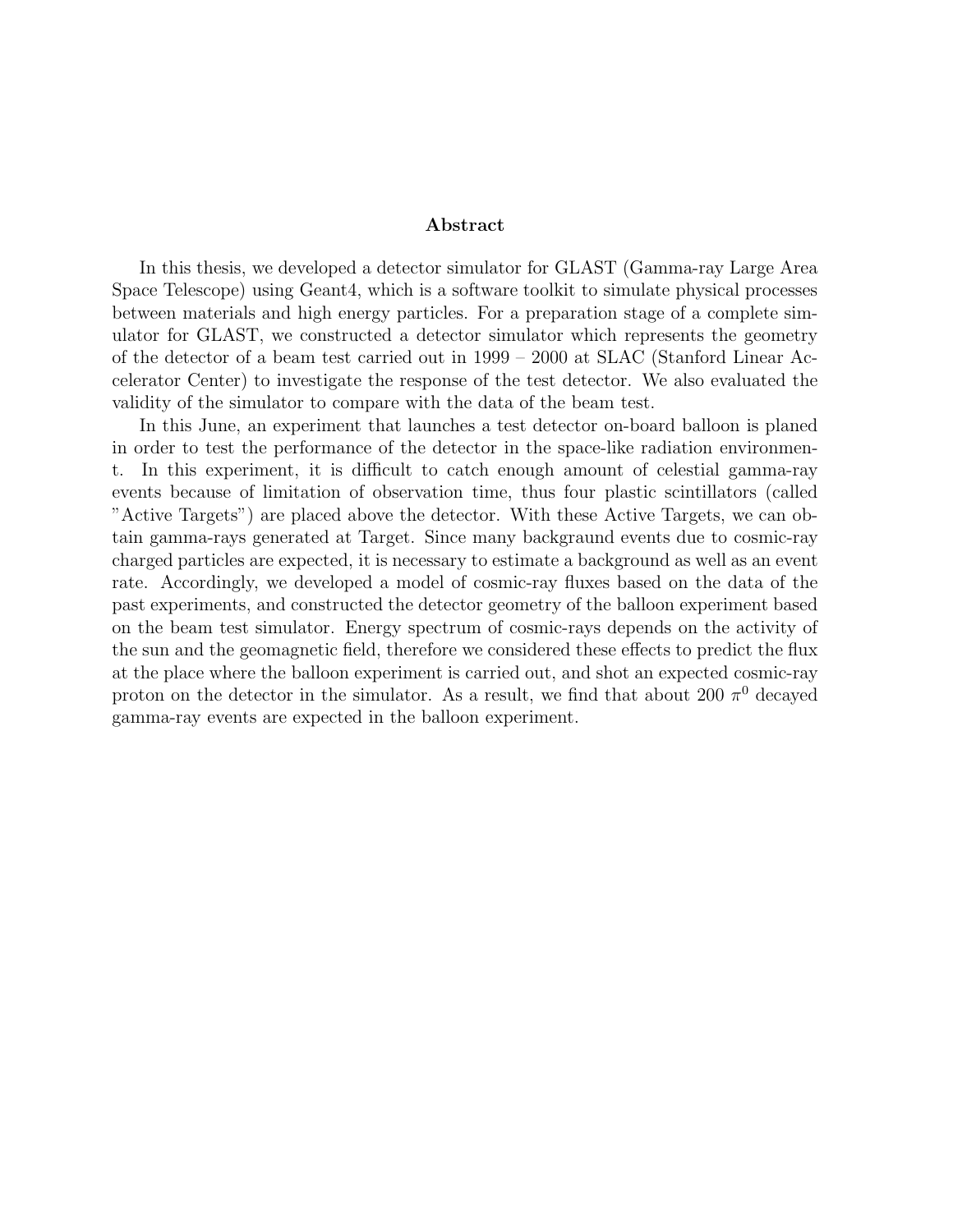# **Contents**

| $\mathbf 1$      | Introduction                           |                                                                                   |                                                                    |  |  |
|------------------|----------------------------------------|-----------------------------------------------------------------------------------|--------------------------------------------------------------------|--|--|
| $\overline{2}$   | 2.1<br>2.2<br>2.3<br>2.4<br>2.5        | Gamma-ray Satellite GLAST<br>Overview of GLAST                                    | $\overline{5}$<br>$\overline{5}$<br>$\overline{7}$<br>8<br>9<br>10 |  |  |
| 3                |                                        | Construction of the Detector Geometry with Geant4                                 | 11                                                                 |  |  |
|                  | 3.1                                    | Overview of Geant4                                                                | 11                                                                 |  |  |
|                  | 3.2                                    |                                                                                   | 11                                                                 |  |  |
|                  | 3.3                                    | Physical Processes Specified in the Simulator                                     | 15                                                                 |  |  |
|                  | 3.4                                    |                                                                                   | 18                                                                 |  |  |
| $\boldsymbol{4}$ | Construction of a Cosmic-ray Simulator |                                                                                   |                                                                    |  |  |
|                  | 4.1                                    |                                                                                   | 19<br>19                                                           |  |  |
|                  | 4.2                                    |                                                                                   | 19                                                                 |  |  |
|                  | 4.3                                    |                                                                                   | 21                                                                 |  |  |
|                  | 4.4                                    |                                                                                   | 23                                                                 |  |  |
|                  |                                        | 4.4.1                                                                             | 23                                                                 |  |  |
|                  |                                        | 4.4.2                                                                             | 26                                                                 |  |  |
|                  | 4.5                                    |                                                                                   | 27                                                                 |  |  |
| $\overline{5}$   |                                        | Prediction of Gamma-ray Flux on the Balloon Experiment                            | 28                                                                 |  |  |
|                  | 5.1                                    |                                                                                   | 28                                                                 |  |  |
|                  |                                        | 5.1.1                                                                             | 28                                                                 |  |  |
|                  |                                        | Instruments specific to the balloon experiment $\dots \dots \dots \dots$<br>5.1.2 | 29                                                                 |  |  |
|                  |                                        | 5.1.3<br>Gamma-rays generated in the balloon                                      | 30                                                                 |  |  |
|                  | 5.2                                    | Prediction of the Flux of Gamma-ray Generated via $\pi^0$ -decay in Active        |                                                                    |  |  |
|                  |                                        |                                                                                   | 30                                                                 |  |  |
|                  |                                        | Calculation of the number of bombarding protons $\ldots \ldots \ldots$<br>5.2.1   | 30                                                                 |  |  |
|                  |                                        | 5.2.2                                                                             | 31                                                                 |  |  |
|                  | 5.3                                    |                                                                                   | 32                                                                 |  |  |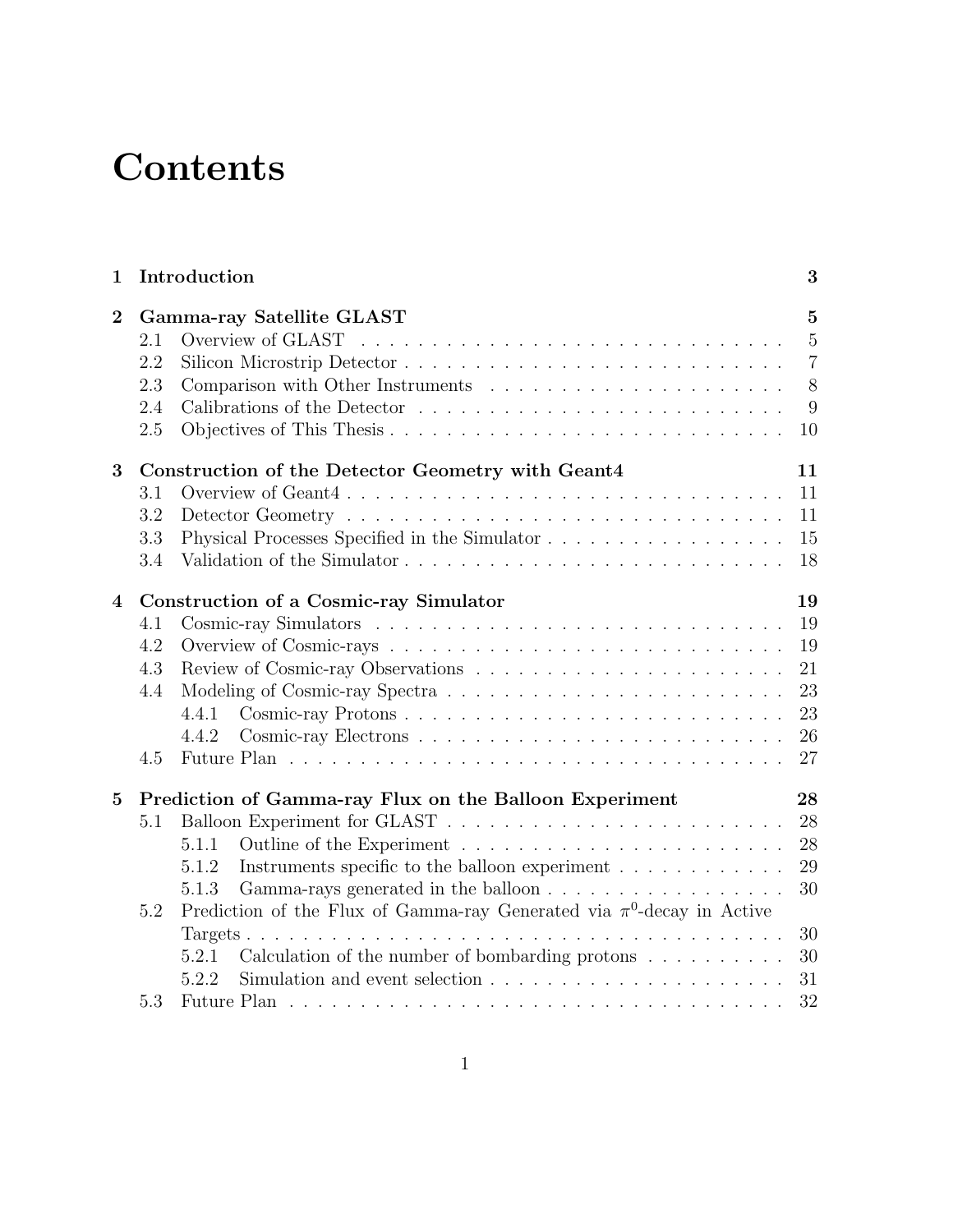### **6 Summary 34**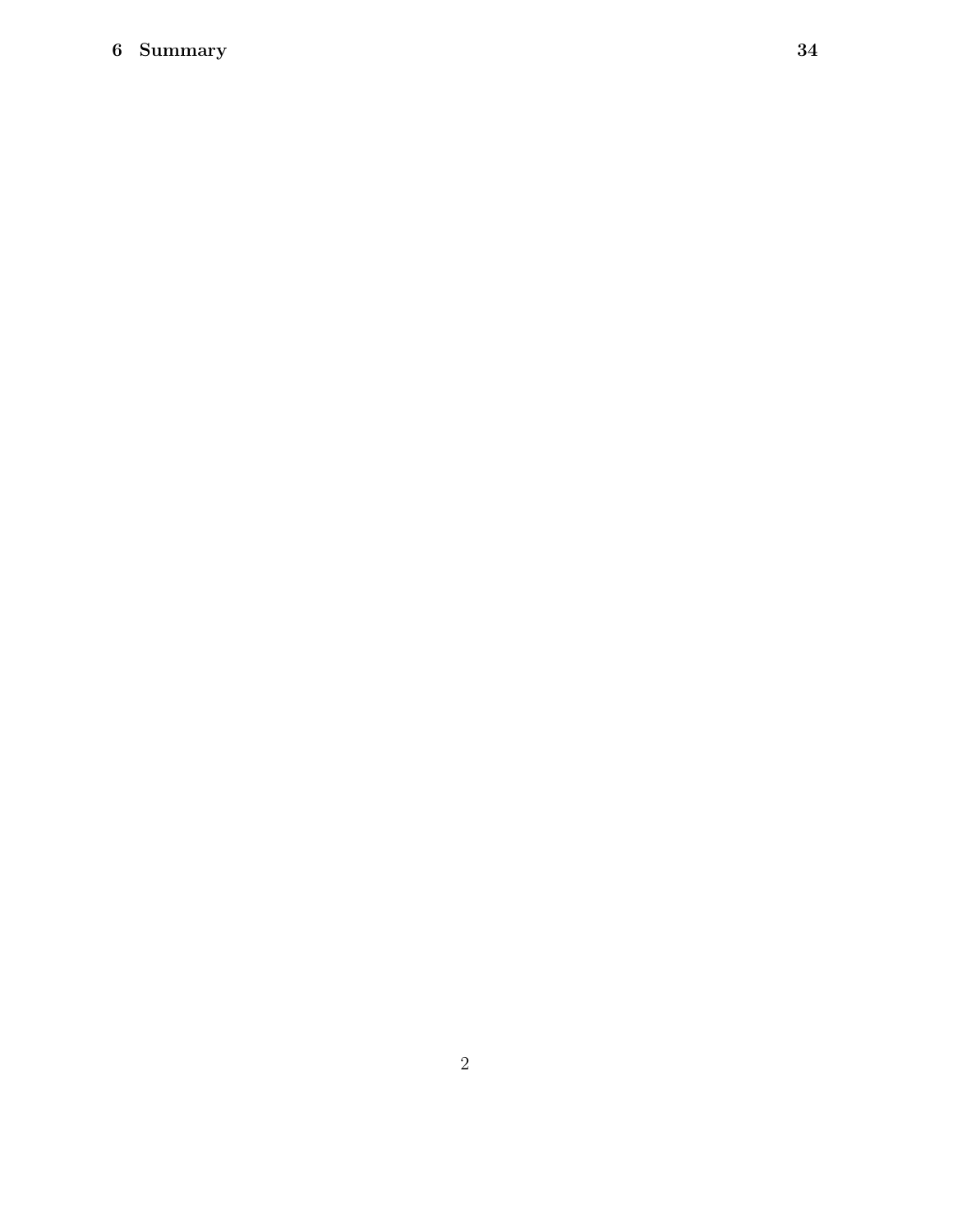## **Chapter 1**

## **Introduction**

Since the discovery of a gamma-ray astronomical objects, X-ray and gamma-ray satellites tell us that there are a lot of high energy phenomena in the universe – such as active galactic nuclei, black hole candidates, pulsars involving jets, shock fronts of super nova remnants, high temperature plasmas in galaxies or clusters of galaxies, gamma-ray bursts, and solar flares. These indicate that high energy particles are accelerated in these objects, and thus the objects are "natural accelerators". What mechanism contributes to accelerating particles effectively, and where is the source of cosmic-ray particles? To understand the mechanisms of these natural accelerators, it is important to observe these objects with a high energy gamma-rays.

There are various important electromagnetic radiation processes in the gamma-ray astrophysics; synchrotron radiation between high energy electrons or positrons and magnetic field, non-thermal bremsstrahlung from high energy electrons, inverse compton scattering from the interaction between high energy electrons and photons, and the decay of  $\pi^0$ meson produced by the interaction between cosmic-ray protons and interstellar medium. Therefore gamma-ray region is the most suitable to study high energy phenomena in the space.

The gamma-ray observation opened a new era by appearance of CGRO (Compton Gamma Ray Observatory) satellite in 1991. An on-board gamma-ray detector named EGRET (The Energetic Gamma Ray Experiment Telescope) has observed a few hundred gamma-ray objects. However it equips detectors based on old technologies, such as spark chamber, because of postponement of launch. A new project of gamma-ray observatory called GLAST (Gamma-ray Large Area Space Telescope) was proposed and started in 1995. This new satellite will discover more than ten thousands of gamma-ray astronomical objects with its superior sensitivity.

Table 1.1 shows the conparison of performances between EGRET and GLAST.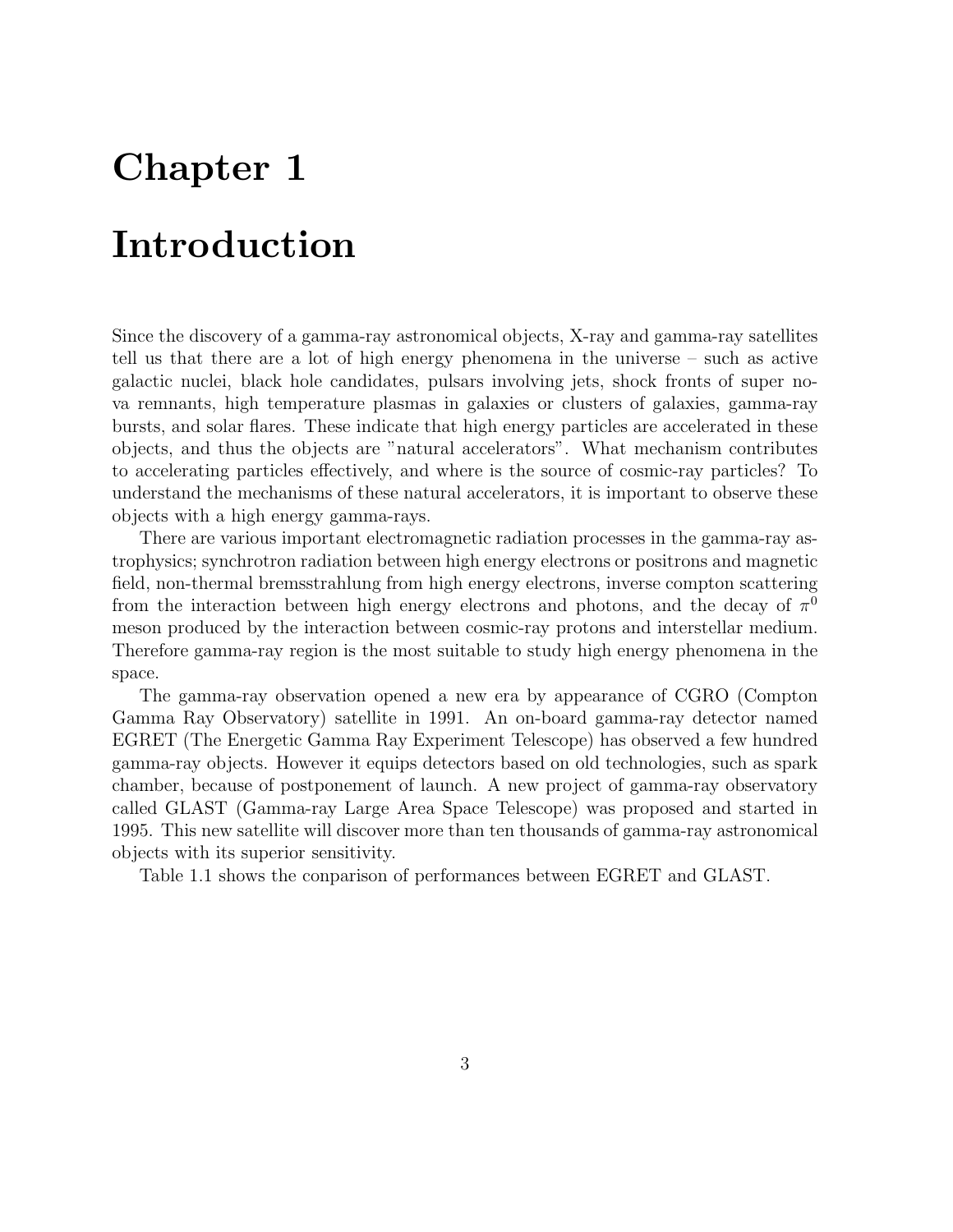| Quantity                      | <b>EGRET</b>                                             | GLAST (Minimum Spec.)                                 |
|-------------------------------|----------------------------------------------------------|-------------------------------------------------------|
| Energy Range                  | $20$ MeV $-$ 30 GeV                                      | $\overline{20}$ MeV - 300 GeV                         |
| Peak Effective Area           | $1500 \text{ cm}^2$                                      | $8000 \text{ cm}^2$                                   |
| Field of View                 | $0.5$ sr                                                 | $>2$ sr                                               |
| Angular Resolution            | $5.8$ degree $(100 \text{ MeV})$                         | $<3.5$ degree (100 MeV)                               |
|                               |                                                          | $< 0.15$ degree ( $> 10$ GeV)                         |
| Energy Resolution             | $10\%$                                                   | $10\%$                                                |
| Deadtime per Event            | $100$ ms                                                 | $<$ 100 $\mu$ s                                       |
| Source Location Determination | 15'                                                      | < 0.5'                                                |
| Point Source Sensitivity      | $\sim 1 \times 10^{-7}$ cm <sup>-2</sup> s <sup>-1</sup> | $< 6 \times 10^{-9}$ cm <sup>-2</sup> s <sup>-1</sup> |

Table 1.1: GLAST specifications and performance compared with EGRET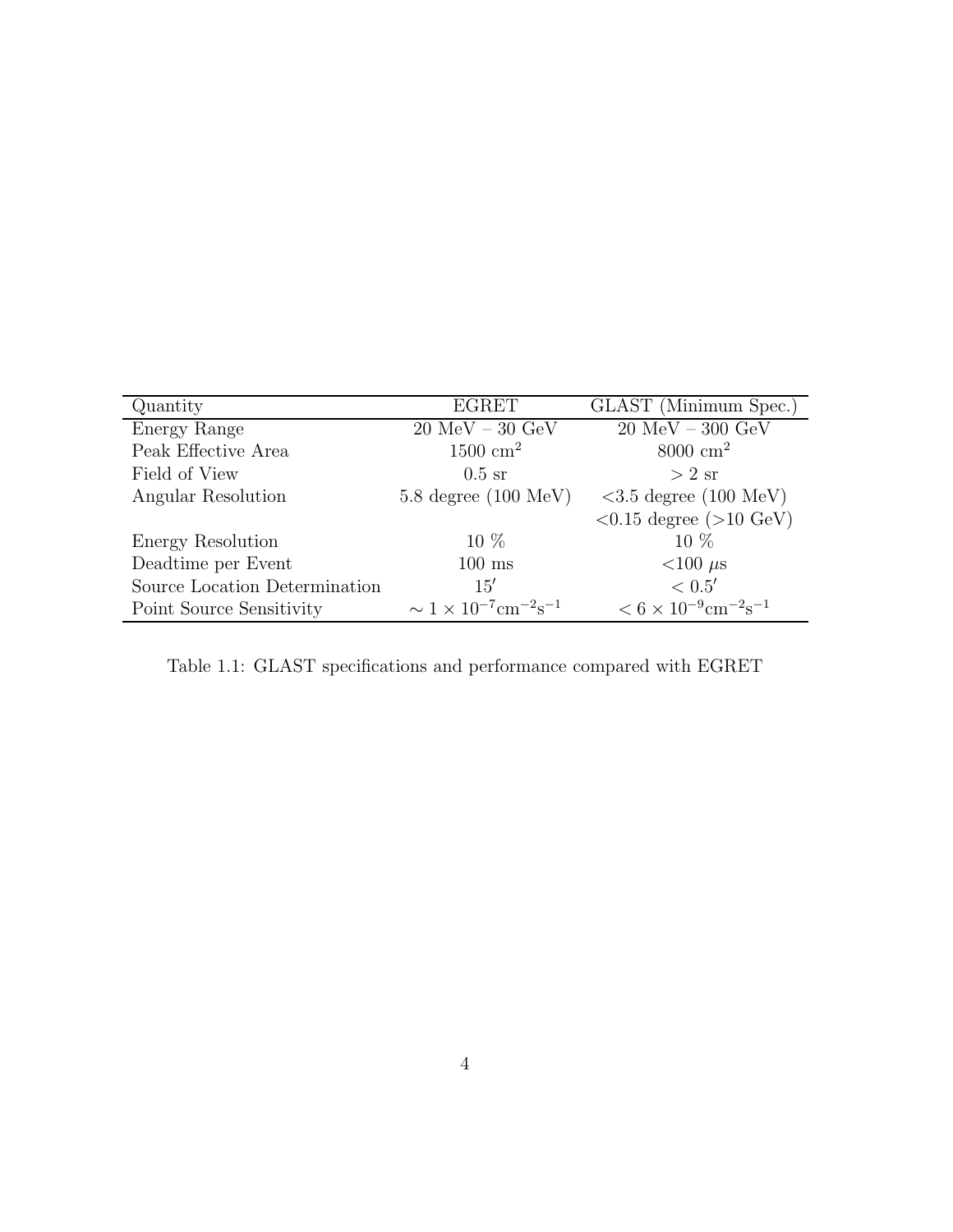## **Chapter 2**

## **Gamma-ray Satellite GLAST**

### **2.1 Overview of GLAST**

GLAST (Gamma-ray Large Area Space Telescope) is a high energy gamma-ray satellite for observing celestial objects with wide energy bands from 20 MeV to 300 GeV. It is a collaborative project of America, Japan, Italy and France, and it will be launched by NASA. GLAST can measure the direction and energy of incoming gamma-rays simultaneously with a  $e^+e^-$  pair-conversion type detector. GLAST can detect celestial gamma-rays with excellent spatial resolution down to a few arcminutes, and has a quite wide fieldof-view, covering about 20 % of the whole sky. GLAST has many advantages in energy range, field of view and spatial resolution compared to the previous gamma-ray detector EGRET (The Energetic Gamma Ray Experiment Telescope) on board CGRO (Compton Gamma Ray Observatory) satellite which was operated in 1991 – 2000. The sensitivity is expected to reach 50-100 times higher than that of EGRET.

GLAST consists of identical  $4 \times 4$  modules, each of which is called "tower". The tower is divided into three parts; a tracker part (TKR), a calorimeter part (CAL), and an anti-coincidence detector part (ACD). This multi-module configuration reduces the load of the trigger system and the dead time, keeps the redundancy, and makes the system constructed easily. Figure 2.1 shows the module structure of GLAST schematically.

One TKR part has 36 layers of silicon microstrip detectors (SSDs) and thin lead sheets. Incoming gamma-rays are converted to  $e^+e^-$  pair at one of the lead sheets. The track of produced  $e^+e^-$  pair is recorded by the SSDs, and thus the direction of incoming gammarays can be determined. One CAL part consists of arrays of 80 long narrow CsI crystals, and incoming electrons and positrons produce electromagnetic shower in it. Each CsI crystal can determine the deposited energy and measure the average position of energy deposits by reading out its scintillation light from both side of the crystal with photodiodes. In this way, the detector can measure direction and energy of each gamma-ray simultaneously. The ACD system consists of plastic scintillators placed to cover the front and side of the main detector (TKR/CAL). We can remove events of charged particles that hit both ACD and main detector.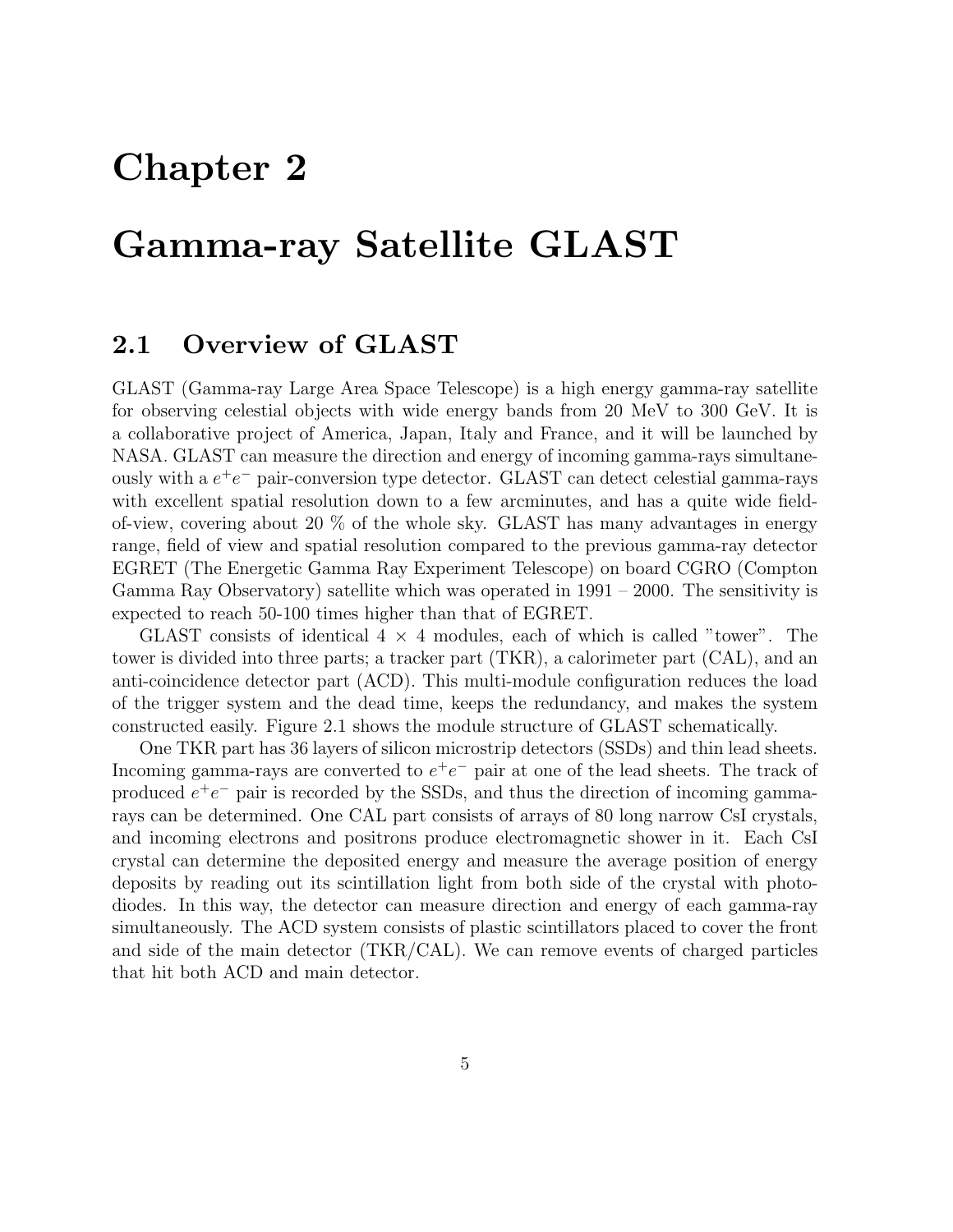

Figure 2.1: Schematic view of GLAST module structure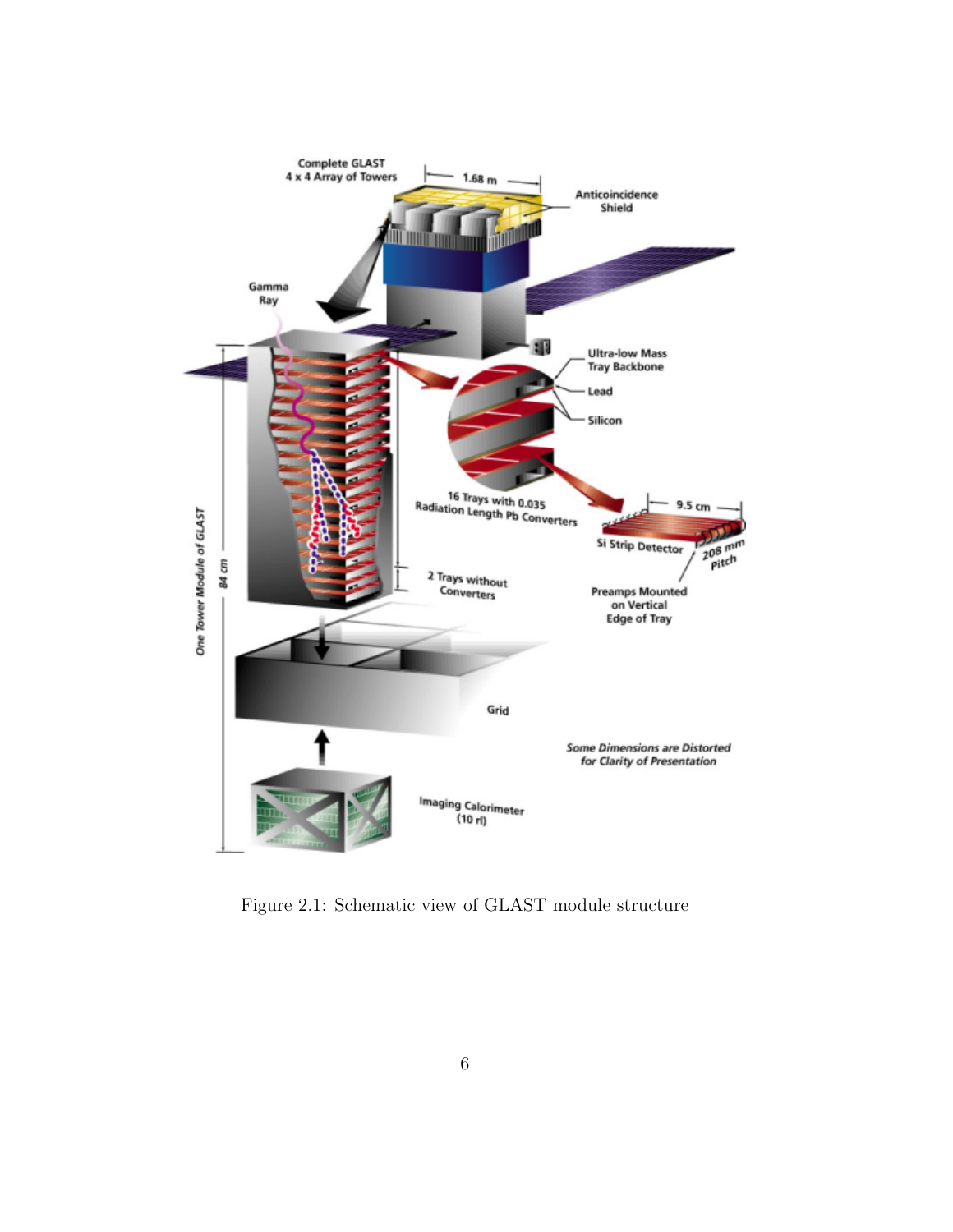### **2.2 Silicon Microstrip Detector**

The wide energy band, high spatial resolution, and large field of view of GLAST are achieved by utilizing the SSD as a tracker part. SSDs for GLAST have been studied and developed mainly in Hiroshima University, and have quite a high accuracy of tracking and long been used in high energy physics experiments at the nearest point of vertex, where the detectors are exposed to strong radiation environment. Thus SSD has a good tolerance for radiation and withstand a high trigger rate. In addition, there are many knowledges and technologies such as fast readout circuits that workwith very low power consumption. These features of SSDs are suitable for a satellite experiment. The schematic view of



Figure 2.2: The schematic view of silicon microstrip detector



Figure 2.3: The picture of silicon tray (left) and schematic view of SSD configuration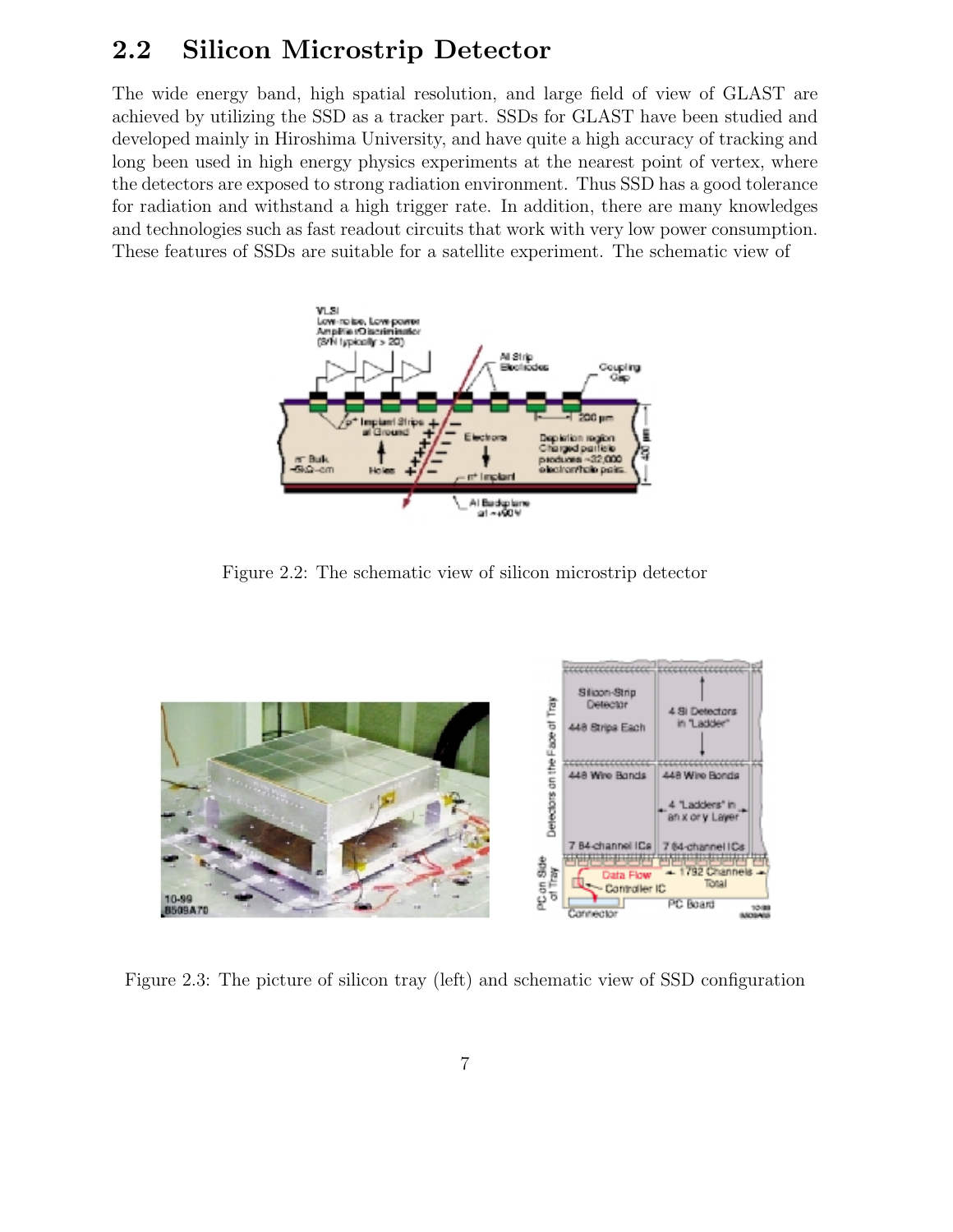section of SSD is shown in Figure 2.2.

The size of a SSD plate utilized in GLAST is 89.5  $\text{mm}\times89.5 \text{ mm}\times0.4 \text{ mm}$  diced from one silicon wafer, and there are 384 strips with the strip pitch 228  $\mu$ m in one SSD. About 10,000 SSDs will be used in whole GLAST. Figure 2.3 shows a picture of a tray of TKR and the schematic view of SSD configuration.

### **2.3 Comparison with Other Instruments**

Although the structure of detectors is similar to that of EGRET, GLAST will show much improved performance. This is mainly due to the high accuracy of tracking by SSDs in TKR. GLAST uses SSDs about 100  $m<sup>2</sup>$  in total, so that we can obtain both a few arcminutes spatial resolution and a large field of view which covers about 20 % of the whole sky. Integrated circuits and multiple trigger systems are under development to process an expected high rate trigger. The excellent sensitivity of GLAST, over 50 times than that of EGRET, will be achieved by combining these new technologies.

The distinctive feature of GLAST is a large field of view and a good angular resolution. It is impossible for telescopes with lens or reflecting mirror to achieve these two features simultaneously. The typical field of view of X-ray reflecting mirrors is about a few times 10 arcminutes, and that of optical telescopes are not so different. GLAST detects gamma-rays by tracking the  $e^+e^-$  trajectory, and thus can determine the incident direction of gamma-rays coming with a large angle. Figure 2.4 shows the conparison of basic performances between GLAST and EGRET.



Figure 2.4: Basic performance of GLAST compared with EGRET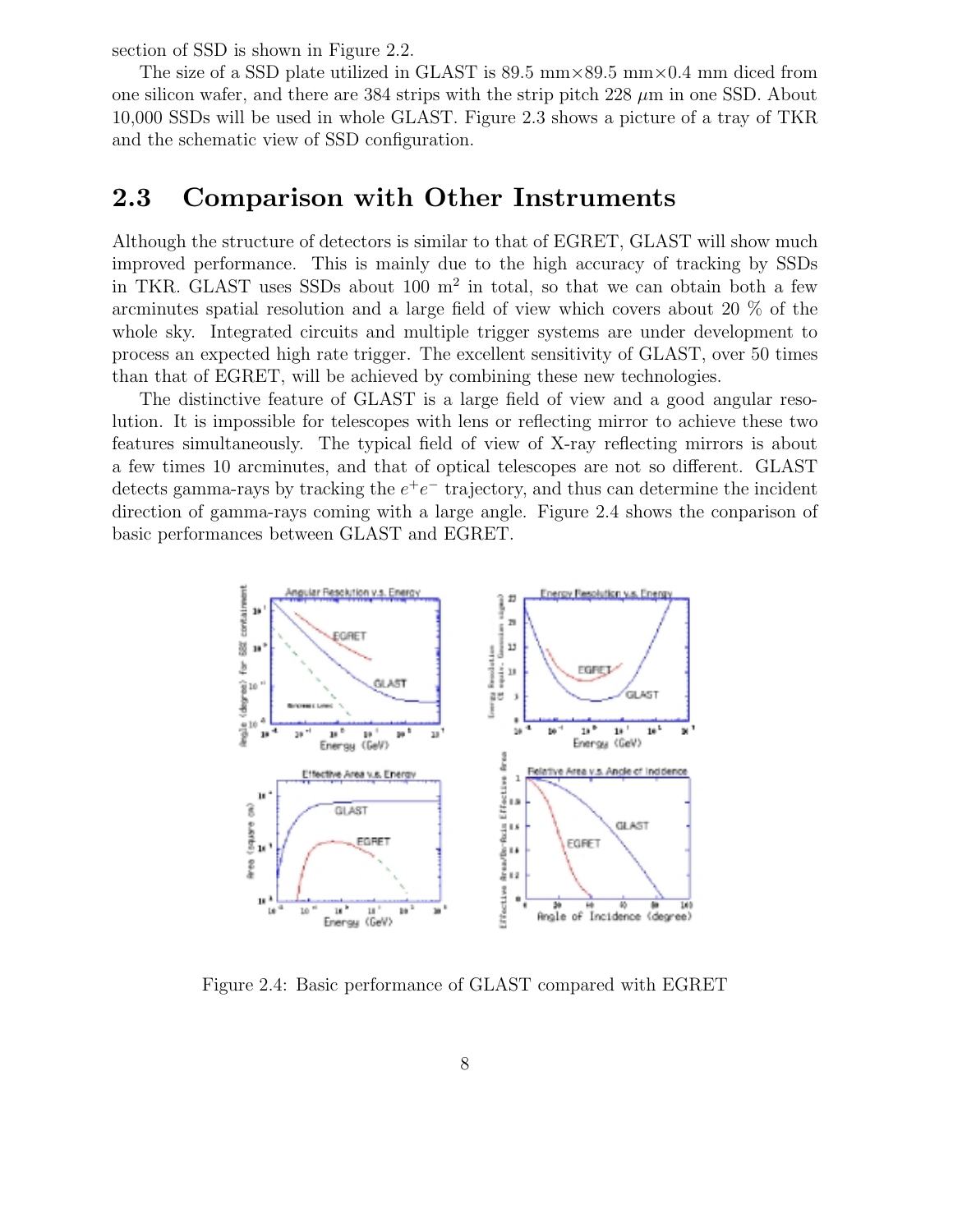### **2.4 Calibrations of the Detector**

GLAST detector is now under development, and a beam test using the beam from accelerator was performed for one tower (it is called BTEM, Beam Test Engineering Model) at Stanford Linear Accelerator Center (SLAC) in 1999 – 2000. This beam test focused on the study of data acquisition performance, validation of old Monte Carlo simulations (called GLASTSIM) for on-axis and off-axis incident beams. The incident particles used in the beam test is positrons, hadrons, and tagged photons in various energies. Figure 2.5 shows a picture of the detector in the beam test. The result of the data analysis is reported as Eduardo et al.[3]



Figure 2.5: Picture of the detector in the beam test

In addition to the beam test, a balloon experiment is planned in June 2001 to confirm the detector performance in the environment that is almost the same as the space. The detector is almost identical to that of the beam test, but some incomplete layers (which lack SSDs) are removed to reduce the total weight. In the balloon experiment, there are few celestial gamma-ray events due to the limitation of the observation time. Thus external active targets which consist of plastic scintillator and photomultiplier tubes (PMTs) are additionally installed to the tower; when cosmic-ray protons hit the targets, induce inelastic scattering, and produce  $\pi^0$  mesons, generated  $\pi^0$  will be immediately decayed into gamma-rays. Thus we can obtain many useful tagged gamma-ray events whose incident direction is identified.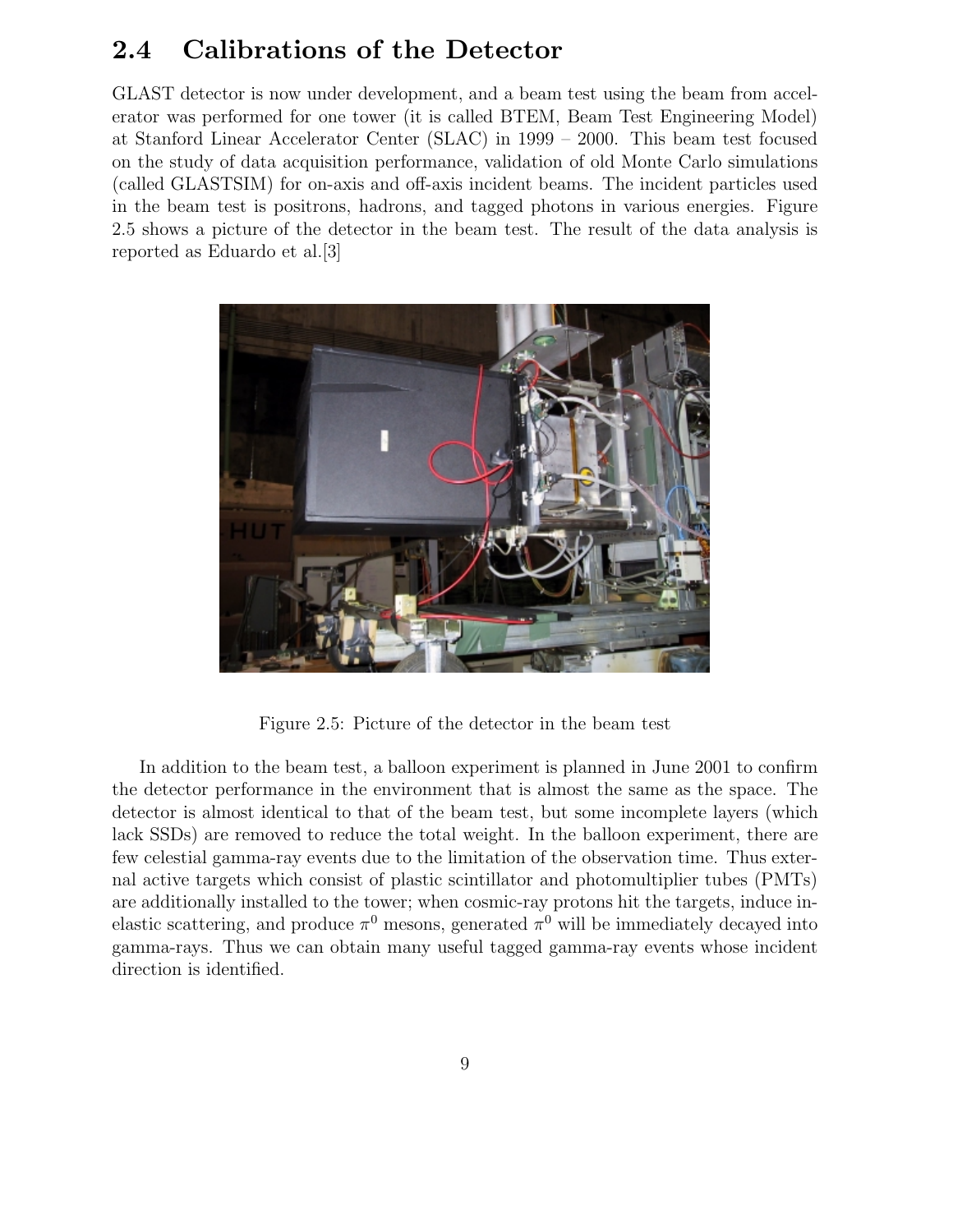### **2.5 Objectives of This Thesis**

An accurate simulator is needed to estimate the performance and detector design, and to achieve the above excellent sensitivity of GLAST. In this thesis, we developed a detector simulator of GLAST,for the beam test and the balloon test. At first, we constructed a geometry of one tower of GLAST module which was used in the beam test and validated the simulator by comparing with the real experiment. Then, we constructed a geometry of balloon experiment and the model of the cosmic-ray of the balloon flight, in order to represent a radiation environment. Finally, we estimated the event rate on the balloon flight by using the simulator.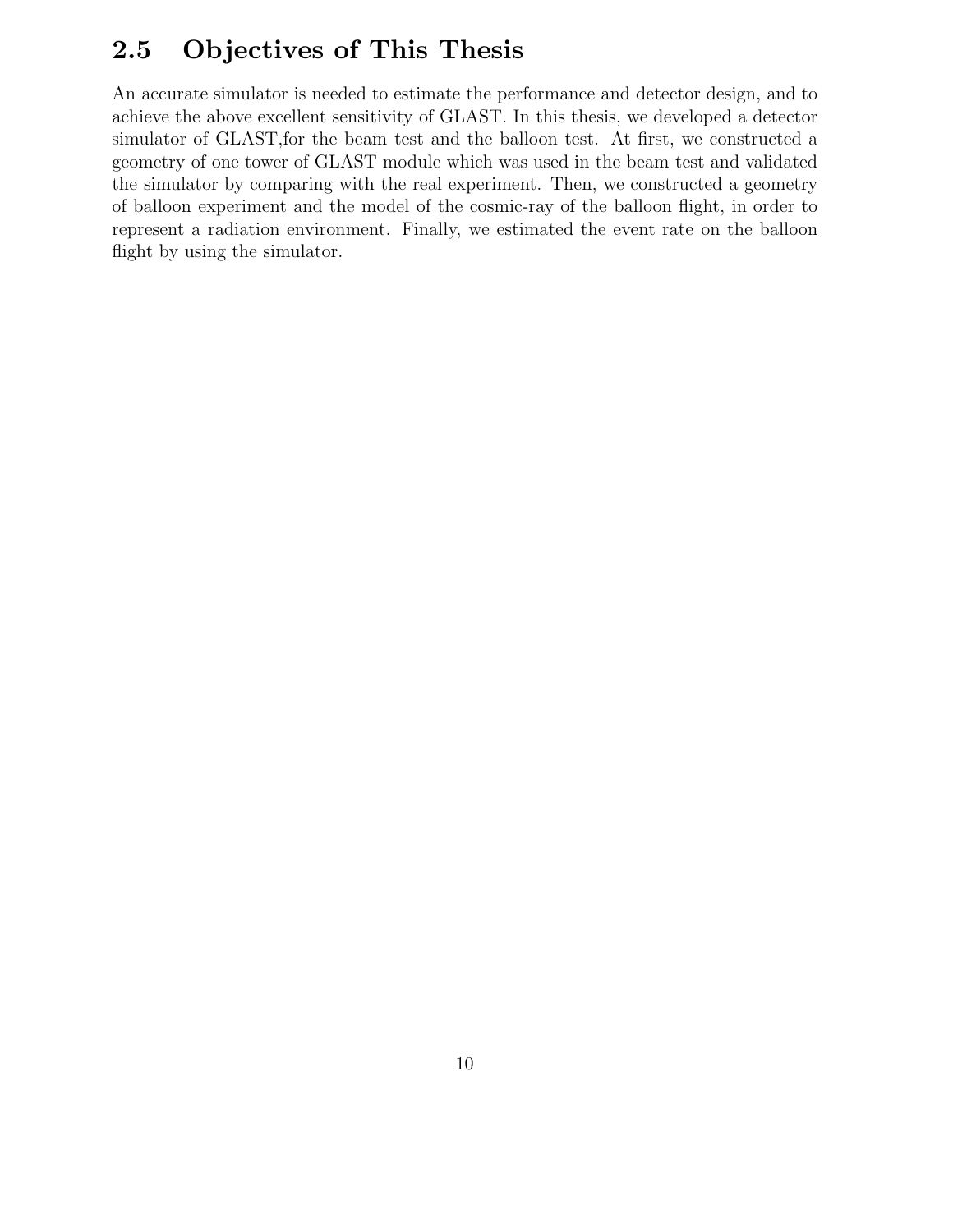## **Chapter 3**

# **Construction of the Detector Geometry with Geant4**

### **3.1 Overview of Geant4**

Geant4[2] is an Object-Oriented toolkit for the detector simulation to reproduce the interaction between high energy particles and matters in detectors. It is now widely applied to high energy physics, medical technology, accelerator and astrophysics studies.

Geant4 provides a complete set of tools for the detector simulation: geometry, tracking, physical processes, particle gun, event and trackmanagement, visualization and user interface. Multiple implementation of physics processes and models are available.

The flow-chart of the typical simulator with Geant4 is explained in Figure 3.1.

### **3.2 Detector Geometry**

As we mentioned in section 2.1, GLAST has  $4 \times 4$  modules called tower, consists of TKR, CAL, and ACD.

In this study, we constructed a geometry of one tower of GLAST detector that corresponds to the beam test model in 1999 – 2000 and the balloon flight model in 2001. We referred to specification documents ("GLAST Testbeam Users guide version 1.5"[4]) and "Geometry for the TRACKER to update .XML"[5]) to configure the detector in the simulator. For densities and mass numbers of elements and materials, we used the value in "The European Physical Journal" (2000)[6].

Below we describe details of the geometry of each part.

**Tracker (TKR)** Each of the 16 identical TKR modules consists of 16 x,y planes of SSDs, lead converter foils, and the associated readout electronics, all supported by a carbon-composite structure.

The support structure for the detectors and converter foils is composed of a stack of 17 composite panels, call "trays," aligned at the four corners and held in compression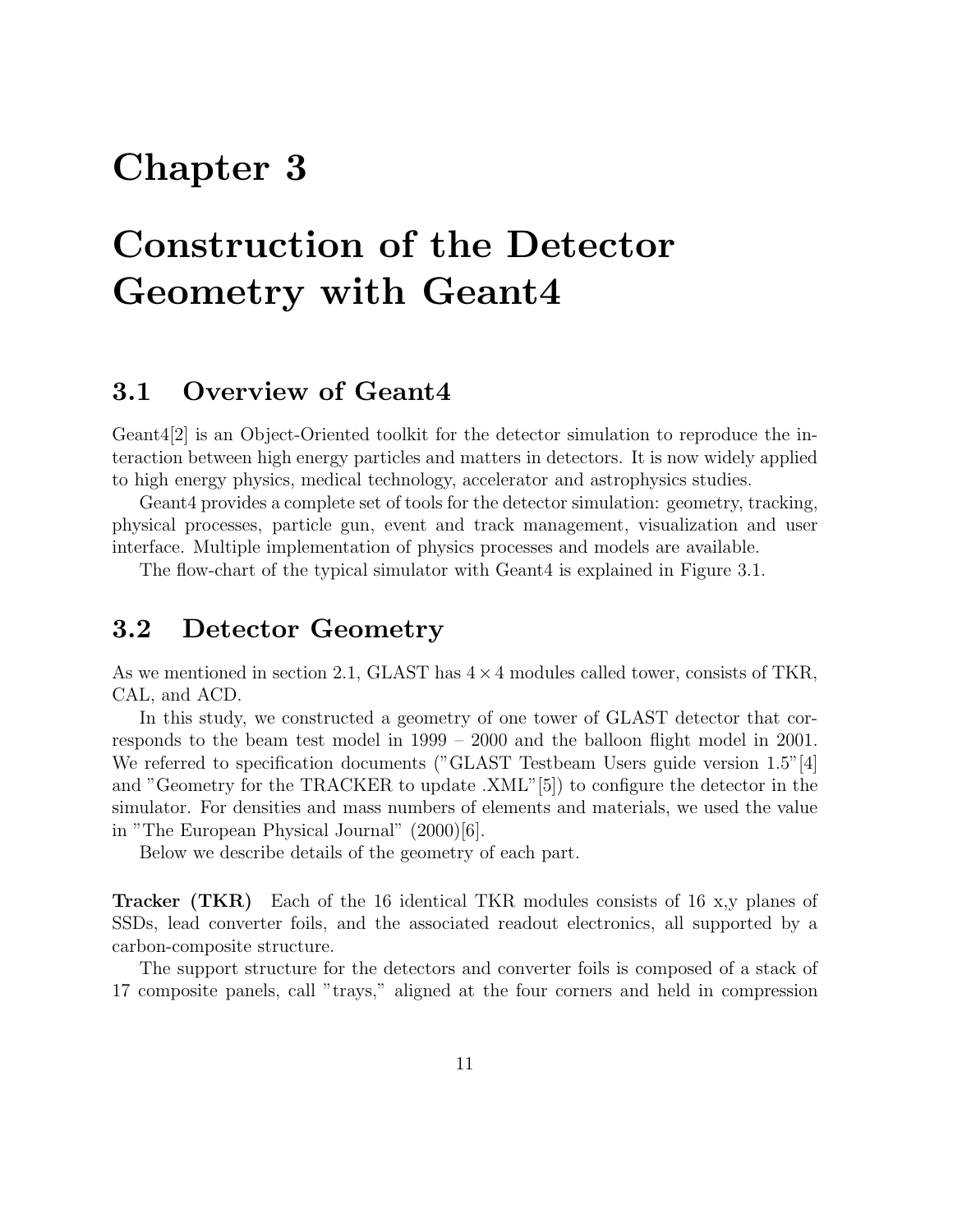

Figure 3.1: Flow-chart of main() function of the simulator with Geant4

by cables threaded through the corners. In Figure 3.2, the schematic view of a tray is shown. Sidewalls provide additional strength, protect the electronics, and conduct heat to the TKR base. The tray structure is a low-mass carbon-composite assembly composed of a closeout, face sheets, and vented honeycomb core. Carbon-composite is chosen for its long radiation length, high modulus-to-density ratio, and thermal stability.

A tray consists of a "y" layer of SSD on the bottom of one tray together with the "x" SSD layer on the top of the tray just below, with only a 2-mm separation. The lead converter layer lies immediately above the "y" layer. There are 11 x,y planes from the top of the TKR with 3.5% radiation length converters ("standard trays" or "front section"), followed by 3 x,y planes with 25% radiation length converters ("super GLAST" or "back section"). The last three trays have no converter foils ("no lead tray"). Figure 3.3 shows the arrangement of trays.

For the beam test, SSDs with two different sizes were used ("4-inch" and "6-inch",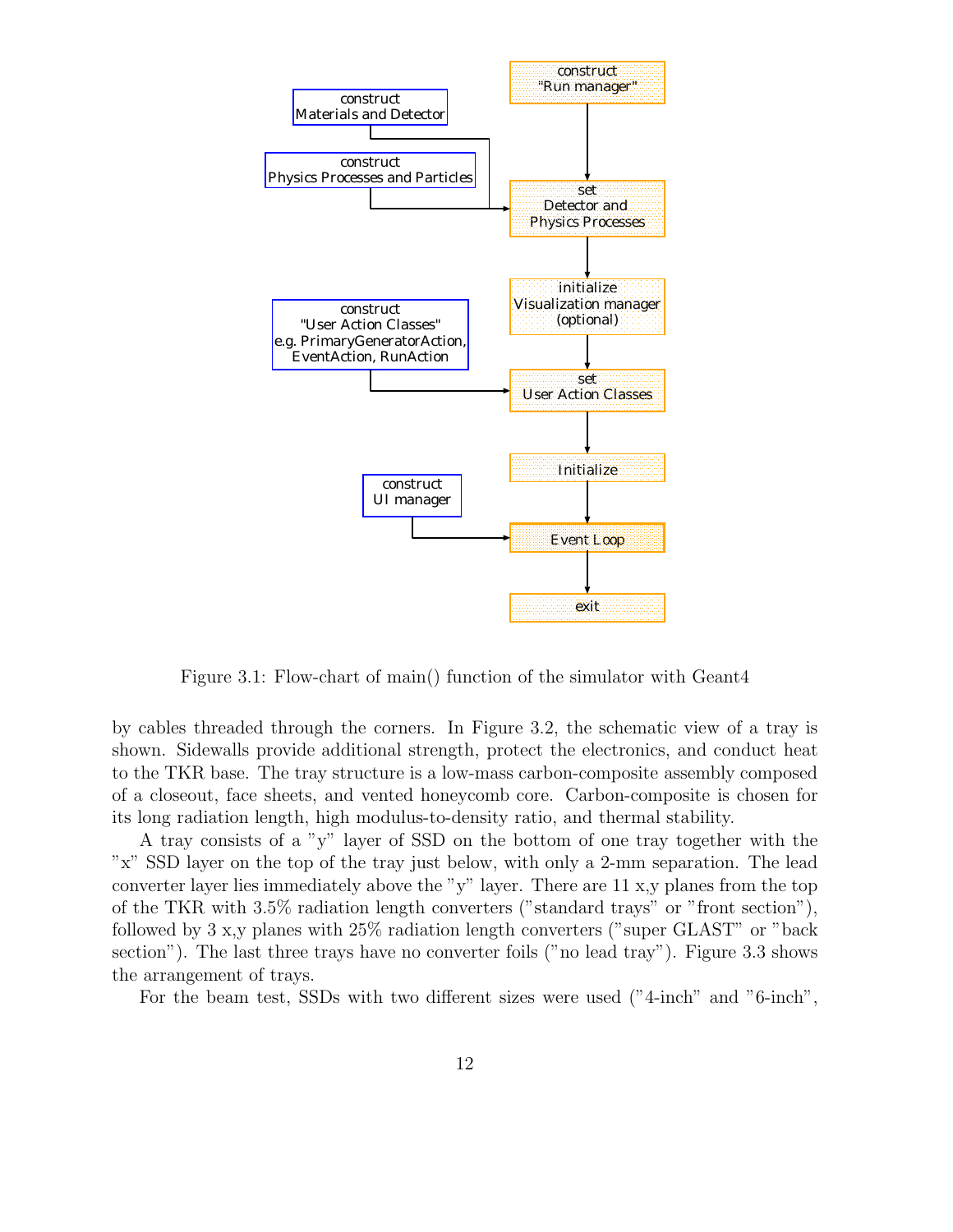see Figure 3.3), but strip width, strip pitch and number of strips are the same among all detectors. The number of ladder per tray and their type of wafer is described in Ref. [4][5]. Not all trays and ladders are fully equipped. The trays 9 to 17 are not fully equipped with SSDs, and we call these layers "a incomplete layer".



Figure 3.2: Schematic view of a tray



Figure 3.3: Schematic view of a tower

In constructing the detector geometry in the simulator, we arrange all the materials according to the configuration described above. Table 3.1 shows the sizes of each material we included in the simulator. We register the whole region of silicon detectors as "sensitive detector" where Geant4 records particle tracks. Actual SSD has insensitive regions in the periphery but we don't consider it in the simulator because the region is less than a few percent. Lead converters are placed in same way with SSDs. They are smaller than SSDs slightly, and we placed them between x and y planes. We represent Kapton sheets and Face sheets by materials in table 3.1. Although core is composed of the honeycomb structure, we constructed it as a box of aluminum with a density  $0.017$  g/cm<sup>3</sup>, which is 0.6 % of normal aluminum.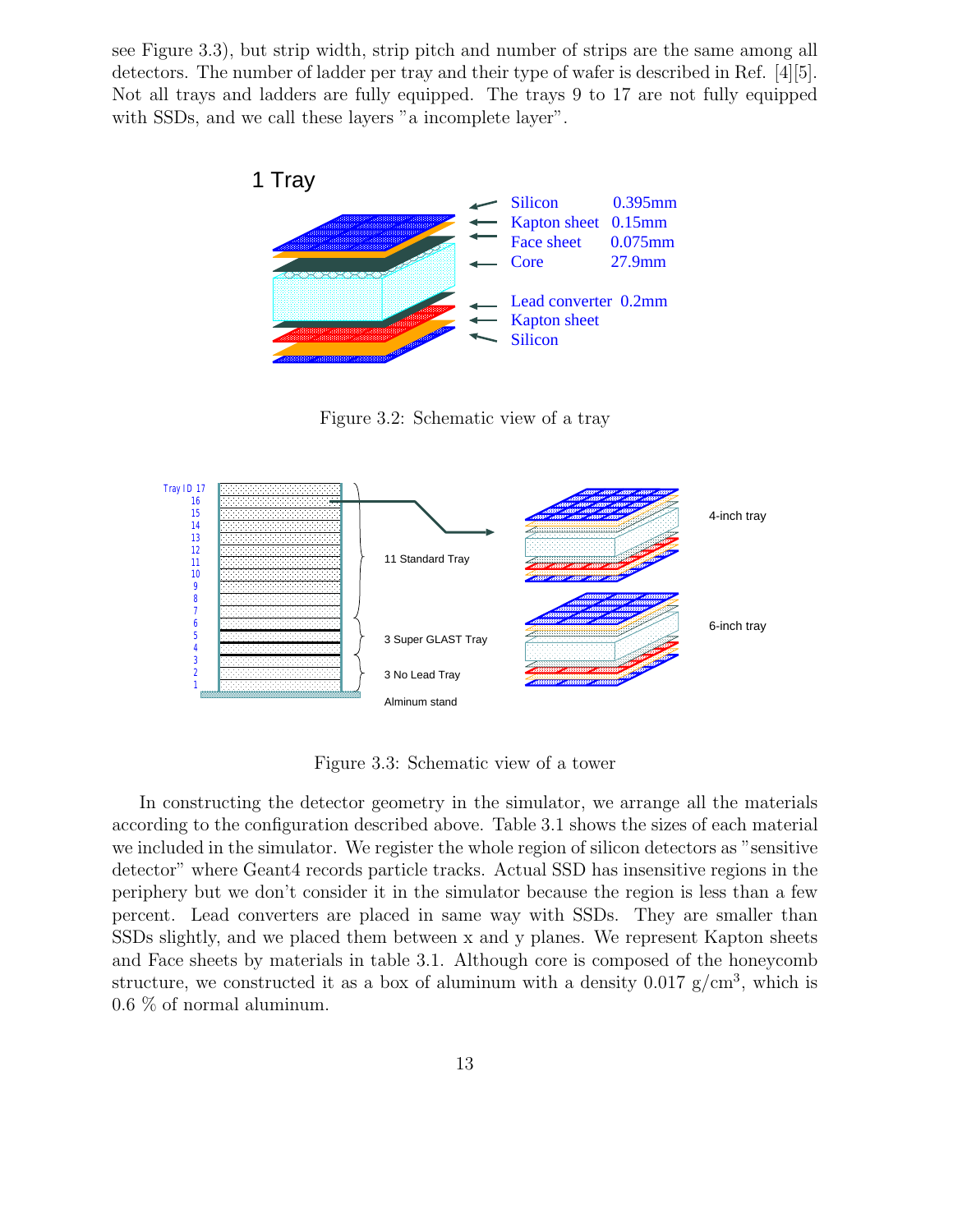| Material             | Elemental composition | Density $\left[\text{g/cm}^3\right]$ | Size                                              |
|----------------------|-----------------------|--------------------------------------|---------------------------------------------------|
| 4-inch Silicon       | Si                    | 2.330                                | $64.0\times64.0\times0.395$ mm <sup>3</sup>       |
| 6-inch Silicon       | Si                    | 2.330                                | $64.0\times106.8\times0.395$ mm <sup>3</sup>      |
| 4-inch Lead          | Pb                    | 11.35                                | $62.4\times62.4\times0.20$ mm <sup>3</sup>        |
| 6-inch Lead          | Pb                    | 11.35                                | $62.4\times105.2\times0.20$ mm <sup>3</sup>       |
| Lead for super GLAST | Pb                    | 11.35                                | $62.4\times105.2\times1.6$ mm <sup>3</sup>        |
| Core                 | Αl                    | 0.017                                | $330.2 \times 330.2 \times 27.9$ mm <sup>3</sup>  |
| Kapton               | $C_{10}H_2O_4N_2Cu$   | 1.420                                | $330.2 \times 330.2 \times 0.15$ mm <sup>3</sup>  |
| Facesheet            |                       | 1.20                                 | $330.2 \times 330.2 \times 0.075$ mm <sup>3</sup> |

#### Table 3.1: Materials included in TKR

There are some other matters around TKR. Aluminum side walls surround TKR, an aluminum stand is put under TKR, and light-shield boxes cover the whole TKR (and ACDs). These materials are also included in the simulator. Elemental compositions, densities, and dimensions of these materials are summarized in Table 3.2.

| Material           | Elemental composition Density $[g/cm^3]$ |       | Size                                         |
|--------------------|------------------------------------------|-------|----------------------------------------------|
| aluminum side wall |                                          | 2.70  | $330.2\times545.9\times1.5$ mm <sup>3</sup>  |
| aluminum stand     |                                          | 0.017 | $528.3\times528.3\times22.6$ mm <sup>3</sup> |
| light-shield wall  |                                          | 2.26  | $510\times671\times5$ mm <sup>3</sup>        |

Table 3.2: Materials around TKR

**Calorimeter (CAL)** In CAL, a long narrow stick of CsI crystal is adopted. One layer consists of ten CsI crystals arranged in side by side, and eight layers make up the whole CAL. Each layer is arranged in two perpendicular directions in order to get the x and y position information. In the simulator, we divide a CsI crystal into ten regions to simulate the position information of energy deposition. There are Polystyrene films for reflector and a rubber for absorbing the shock between each layer of CsI. The material of Polystylen is  $C_8H_8$ , and that of rubber is  $C_4H_6$ . In order to record the deposited energy, we register all CsI crystals as the sensitive detector. Figure 3.4 shows the schematic view of CAL.

There are frames of aluminum which encloses CAL to support it. To represent these frames in the simulator, we placed aluminum boards whose density is 20 % of usual aluminum around CAL. Informations of the materials in CAL are summarized in Table 3.3.

**Anti Coincidence Detector (ACD)** GLAST includes ACDs to identify the background events caused by charged particles. ACD consists of twelve plastic scintillator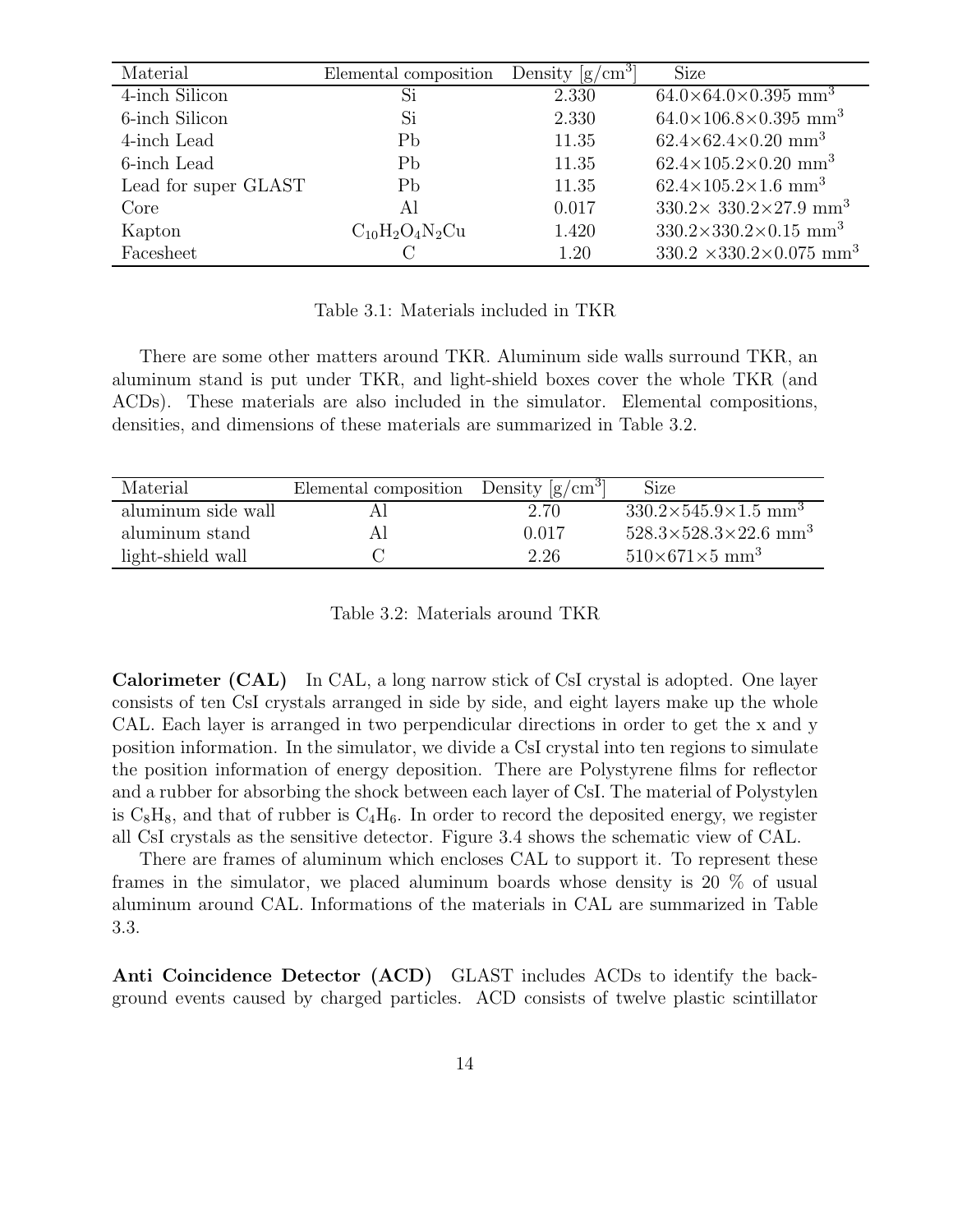

Figure 3.4: Schematic view of CAL

| Material             |               | Elemental Density $\left[\frac{g}{cm^3}\right]$ | <b>Size</b>                                               |
|----------------------|---------------|-------------------------------------------------|-----------------------------------------------------------|
|                      | composition   |                                                 |                                                           |
| CsI crystal          | CsI           | 4.53                                            | $30.5 \times 23.5 \times 310.5$ mm <sup>3</sup>           |
| Polystyrene          | $C_8H_8$      | 1.032                                           | thickness $0.42$ mm                                       |
| rubber               | $C_4H_6$      | 1.0                                             | thickness 2.62 mm                                         |
| CAL support frame Al |               | 0.54                                            | thickness $20 \text{ mm}$ (top) and $8 \text{ mm}$ (side) |
| ACD                  | $\rm{C_8H_8}$ | 1.032                                           | thickness 10.0 mm                                         |

Table 3.3: Material included in CAL and ACD

boards, and they are arranged at the top and side of the TKR as double panels. The material of plastic scintillator is Polystylen  $(C_8H_8)$ . We placed twelve plastic scintillator panels around the TKR and all panels are registered as sensitive detector. Photomultiplier tubes (PMTs) which take out the signal of ACDs are not placed in the simulator.

Figure 3.5 shows the geometry of the tower constructed in the simulator.

### **3.3 Physical Processes Specified in the Simulator**

**Physical Processes** Geant4 calculate the track of particles separating into contiguous segments bounded by either interaction or sampling distance close to the mean free path of the particle. One must specify the physical process and particles to simulate the interaction. The processes we included are :

- General processes decay
- ElectroMagnetic processes photo electric effect, compton scattering, pair conversion, ionization, bremsstrahlung,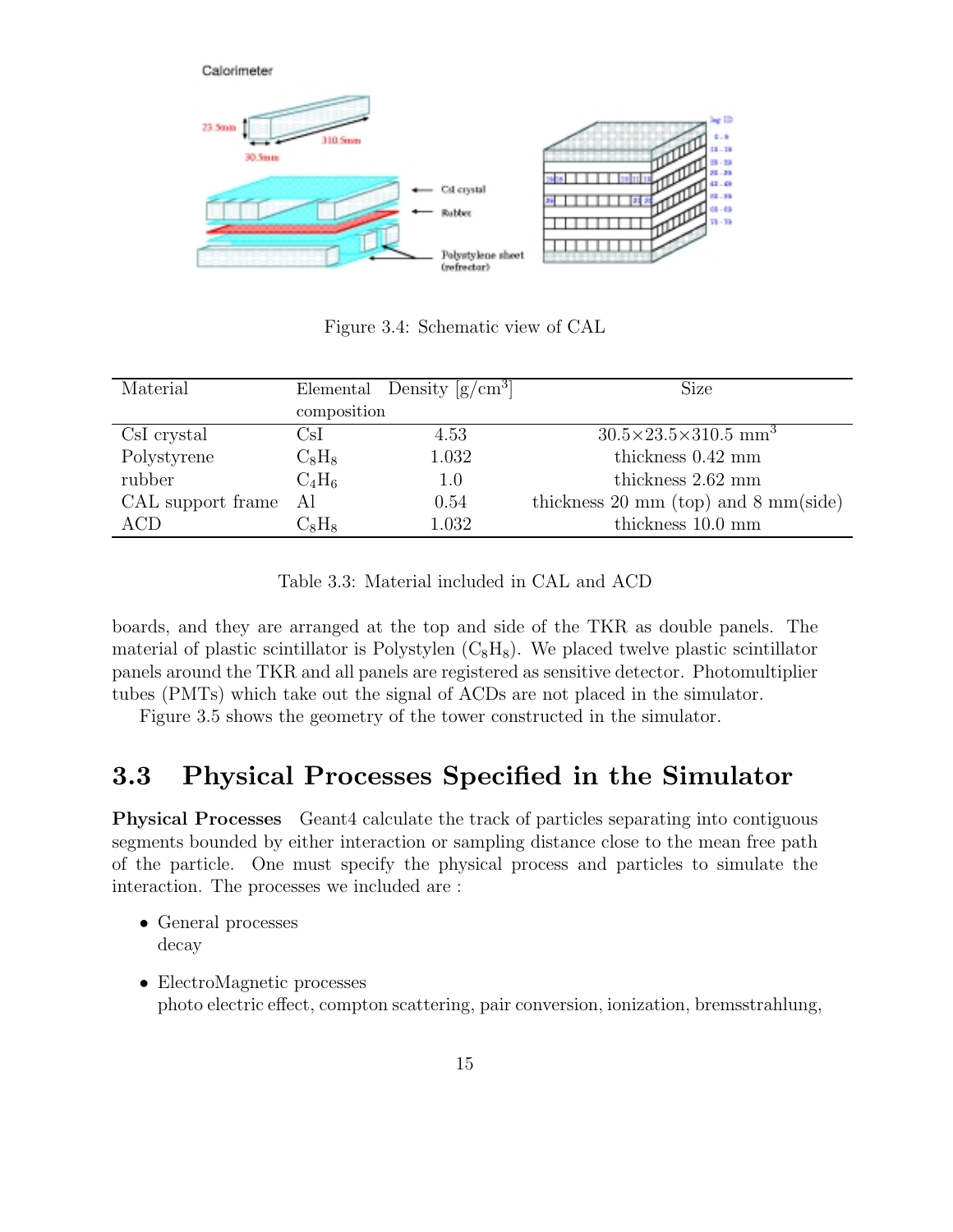

Figure 3.5: Side view of the tower constructed in the simulator with Geant4

multiple scattering, and annihilation

• Hadronic processes elastic scattering and inelastic scattering

We set these processes in the simulator according to the example code which is distributed from the Geant4 project team.

Geant4 calculate the particle track until its energy becomes 0, and in the process of the calculation, the particle losses its energy and product secondary particles. Users can set the cut value for this secondary particle production in terms of range; a particle with range below this value is not generated in simulation, but its energy is deposited locally in the material. We determine the cut value to be 0.1 mm for most of the particles. To avoid many trajectories of knocked-out  $\delta$ -ray electrons, we set the cut value for electron 0.4 mm.

**Data Output** One can get the hit information of materials which registered as a sensitive detector of Geant4 for each run. The format of output data is ASCII, and the information we output is described as follows:

• TKR

The sample of output data is shown in Figure 3.6. In the figure, EventNo means the number of each event, NoTrackerHit gives a number of hit SSDs, ID gives the ID number of SSD, ParSpc gives a particle species, TrkLen gives the length of track in the material, XYZi/XYZo gives the input/output position, DepE gives the energy deposition, and ParE gives the total energy of the particle at the input point.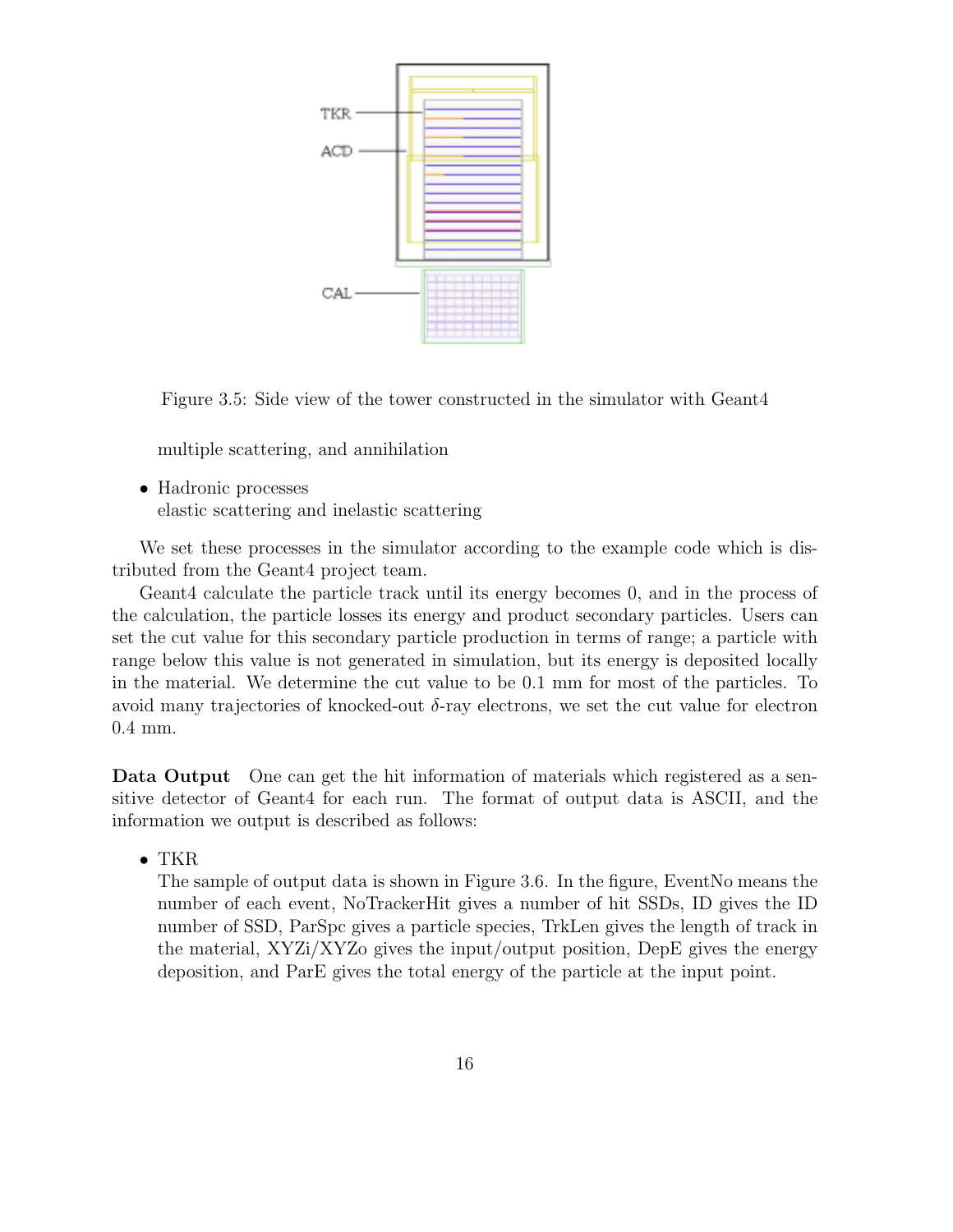• CAL

The sample is shown in Figure 3.8. number of hit CsI crystals, deposit energy, position of the energy deposition, and total deposited energy in CAL.

• ACD

The sample is shown in Figure 3.7. number of hit ACD panels, its ID number, and total deposit energy in each panel.

```
EventNo= 1<br>NoTrackerHit= 0
EventNo= 2NoTrackerHit= 4
  ID = 25 ParSpc= proton TrkLen= 0.412103 XYZi= -22.4675 -151.875
   ID= 25 ParSpc= proton TrkLen= 0.412103 XYZi= -22.4675 -151.875 387.193<br>XYZo= -22.355 -151.909 386.798 DepE= 0.117856 ParE= 4513.2
  ID= 24 ParSpc= proton TrkLen= 0.41212 XYZi= -21.5969 -152.137 384.137
   XYZo= -21.4844 -152.171 383.743 DepE= 0.103989 ParE= 4513.08
  ID= 23 ParSpc= proton TrkLen= 0.412142 XYZi= -13.3437 -154.615
   ID= 23 ParSpc= proton TrkLen= 0.412142 XYZi= -13.3437 -154.615 355.193<br>XYZo= -13.2311 -154.649 354.798 DepE= 0.121419 ParE= 4511.56
  ID= 22    ParSpc= proton TrkLen= 0.412145    XYZi= -12.4726  -154.878
  \frac{1}{1}<br>ID= 22 Parspc= 12.36 -154.012 351.743 DepF= 0.114460 BerF= 4511.44
   xxx -12.36 -12.36 -12.36 -13.36 -154.912 Depe= 0.114469 ParE= 4511.44
  ....
```
Figure 3.6: Sample of output data of TKR

```
EventNo= 1<br>NoAntiHit= 2
 ID = 7 DepE= 4.80374
 ID= 13 DepE= 4.07143
EventNo= 2NoAntiHit= 3
 ID = 10 DepE = 6.40388ID= 12 DepE= 1.06115
 ID= 22 DepE= 8.56701
  \mathbf{I}....
```
Figure 3.7: Sample of output data of ACD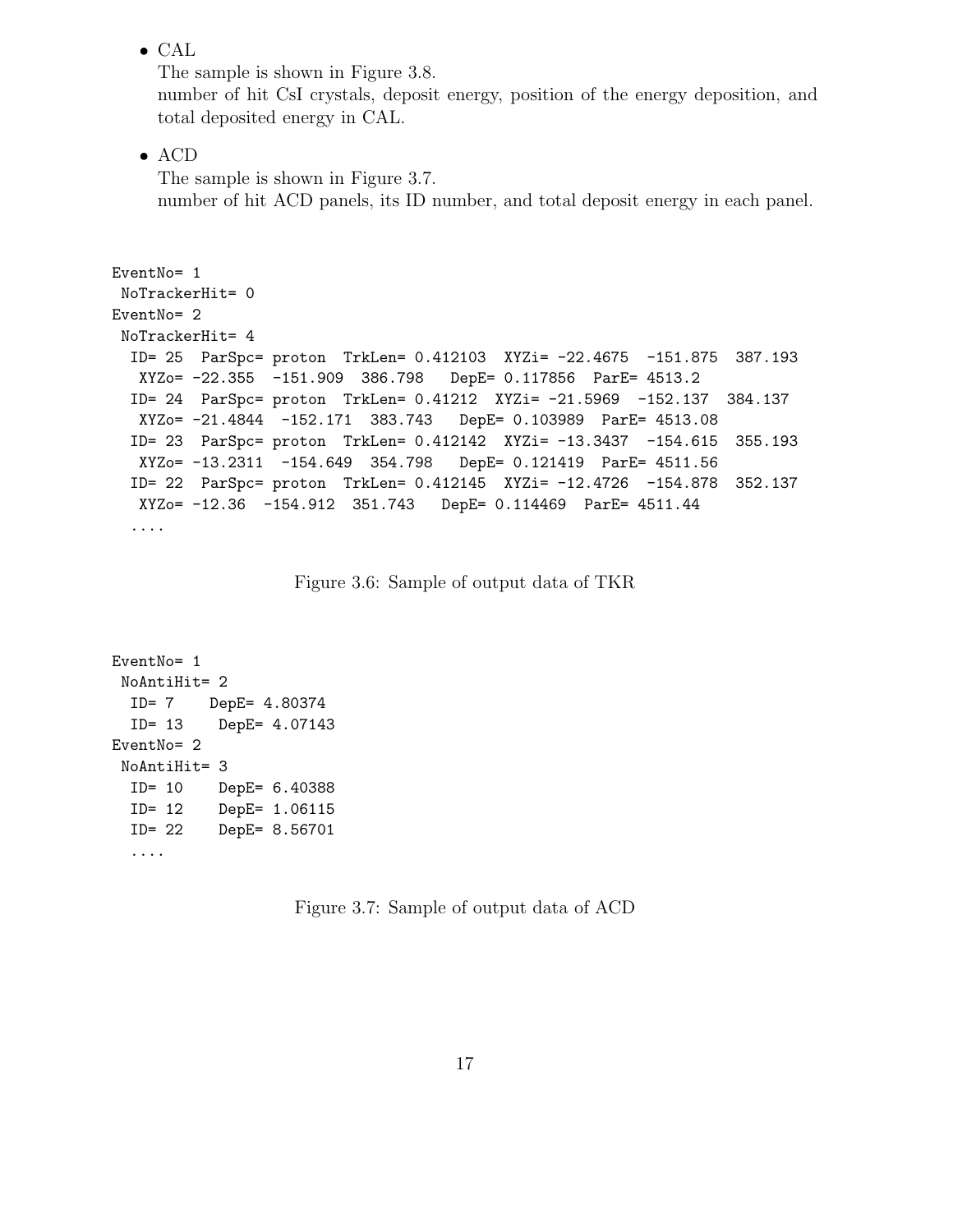```
EventNo= 1<br>NoCalHit= 0
  \ldotsEventNo= 47
 NoCalHit= 11
LogID= 7 DepE= 1.40993 Pos= 0 -15.525 0
LogID= 8 DepE= 7.93742 Pos= 0 -15.525 0
LogID= 16 DepE= 14.9298 Pos= 0 108.675 0
LogID= 28 DepE= 13.495 Pos= 0 -46.575 0
LogID = 36 DepE= 14.5518 Pos= 0 108.675 0LogID= 48 DepE= 12.3613 Pos= 0 -46.575 0
LogID= 49 DepE= 2.09004 Pos= 0 -46.575 0
 LogID= 56 DepE= 16.8438 Pos= 0 139.725 0
 LogID= 69 DepE= 13.9767 Pos= 0 -46.575 0
 LogID= 76 DepE= 7.61849 Pos= 0 139.725 0
 LogID= 77 DepE= 1.73307 Pos= 0 139.725 0
 TotCalE= 107.68
```
Figure 3.8: Sample of output data of CAL

### **3.4 Validation of the Simulator**

The validity of the simulator we constructed is investigated by  $O<sub>g</sub>ata[16]$ ,  $Sat<sub>o</sub>[17]$ , and Azechi[18]. The validation item that have already been performed are summarized as follows.

- The energy loss along per unit length follows the formula of Bethe-Bloch for protons.
- The energy loss distribution follows the Landau distribution.
- The  $e^+e^-$  conversion probability in the simulator agrees with the numerical calculation.
- The distribution of hit multiplicity agrees with the data of beam test.
- The reconstruction of the incident direction of gamma-rays agrees with the beam test data.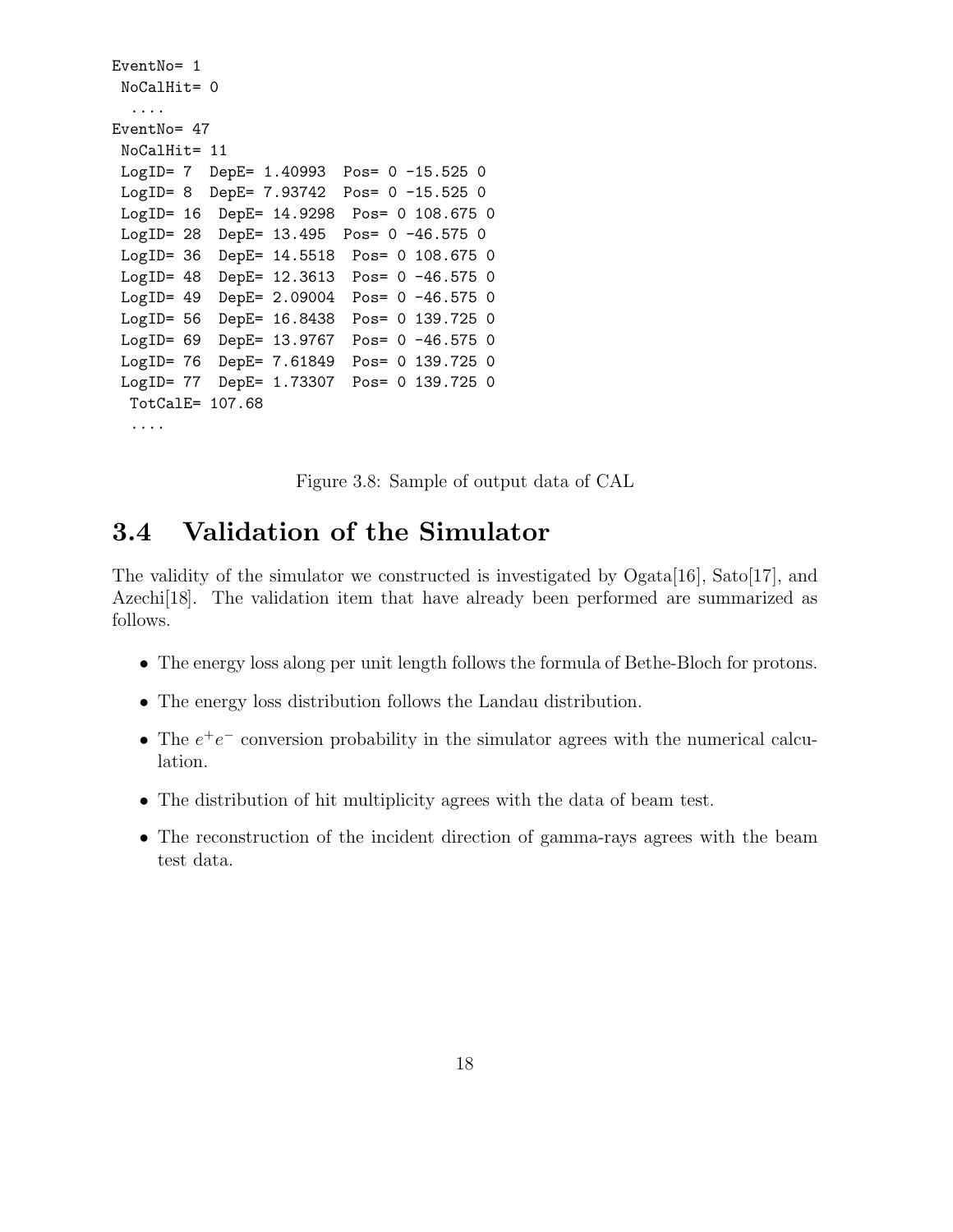## **Chapter 4**

# **Construction of a Cosmic-ray Simulator**

### **4.1 Cosmic-ray Simulators**

In June 2001, a balloon experiment for GLAST will be carried out at Palestine in Texas, USA, to test the performance of the detector in space-like environment. The simulator for the balloon experiment is needed to decide the design of detector and estimate the number of useful events and backgrounds. Furthermore, cosmic-ray simulator is needed for the estimation of backgrounds of the GLAST flight model, which is very important for the analysis of faint objects and diffuse sources. Therefore we constructed the cosmic-ray simulators whose outputs are fed into the detector simulator.

### **4.2 Overview of Cosmic-rays**

Cosmic-rays are high energy particles that come from outside the solar system. The species of cosmic-rays are protons, helium nuclei, heavy ions, electrons and positrons. The energy of cosmic-rays widely distributes from a few times 10 MeV to more than  $10^{20}$  eV.

Cosmic-rays come to the earth in the following way: (1) particles are accelerated by high energy astronomical objects, (2) propagating the interstellar space and coming to the solar system, (3) "modulated" by the solar wind, (4) entering the atmosphere of the earth and cut at the lower energy, and (5) interacting with molecules in the air and creating secondary particles.

Thus cosmic-rays are separated into two components: "primary" and "secondary". The primary is a component of cosmic-rays which come from outside the earth directly, and the secondary is a component produced in the atmosphere by interactions between the primary cosmic-rays and molecules of the air. The secondary cosmic-rays are also called "albedo". The upward-moving (goes away from the earth) albedo is called "splash albedo", and the downward-moving (come to the earth) is called "re-entrant albedo".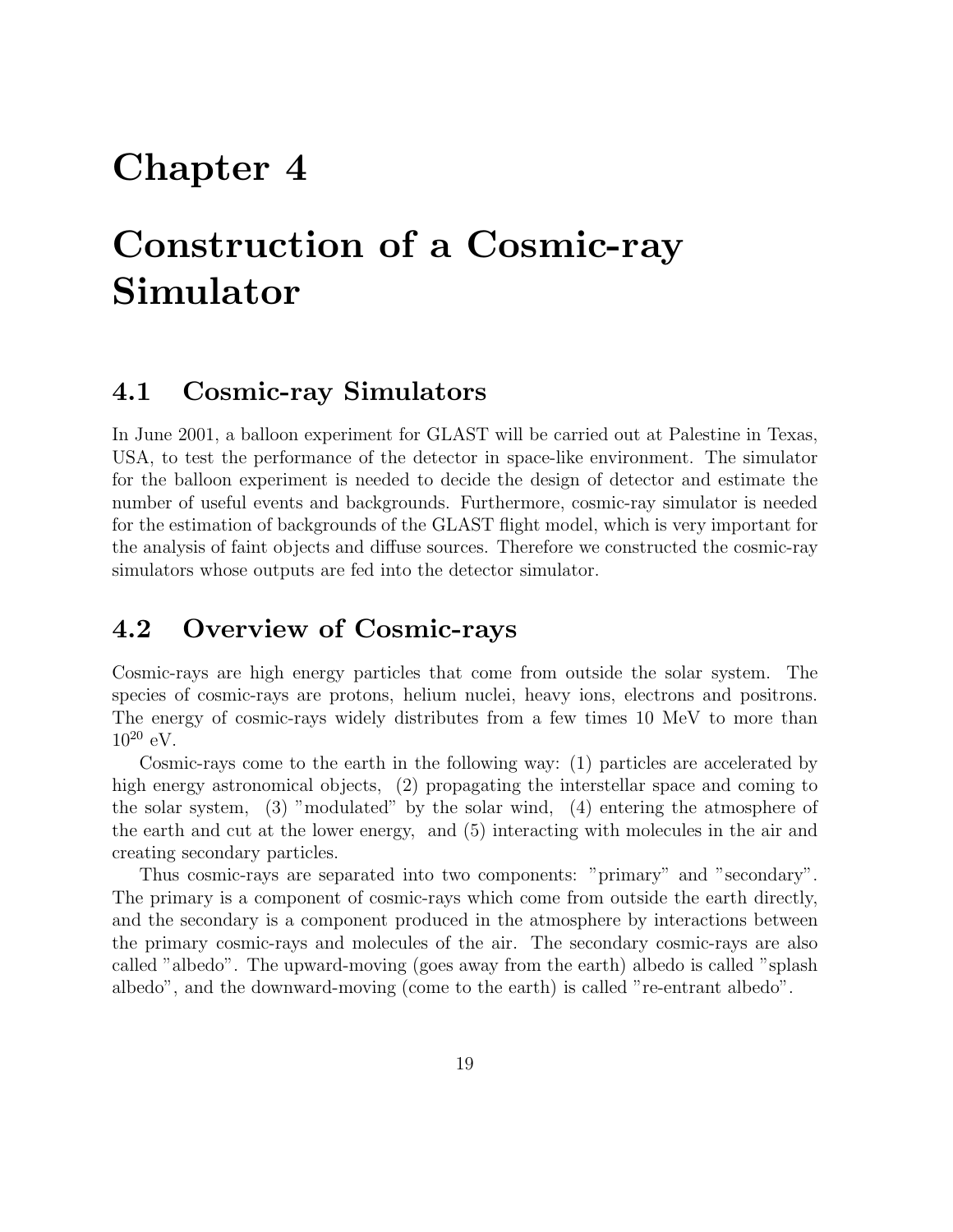Since cosmic-rays have a charge, they are affected by the activity of the sun and the geomagnetic field. We describe each effect below.

**1. Intrinsic cosmic-ray spectra** If particles are accelerated in some way, they form certain spectrum. It is said that the energy spectrum of this early stage of cosmic-rays follows a power law;  $\sim E^{-2.3}$ , where E denotes energy of the particle.

**2. Propagating in the interstellar space** Cosmic-ray particles propagate in the interstellar space and come into the solar system. High energy particles would escape from the galaxy and the energy spectrum becomes steeper,  $\sim E^{-2.7}$ .

**3. Solar modulation** Cosmic-rays entering the solar system are "modulated" by the solar wind, which is an expanding magnetized plasma flow ejected from the sun. The solar wind disturbs the magnetic field, and then the disturbance acts as a scattering body. The lower energy cosmic-rays are thus decelerated and partially excluded.

In the standing state, the number of cosmic-rays entering from out of the solar system is in balance with that of ones scattered by the solar wind, and therefore the diffusion equation of the cosmic-ray particles can be represented as

$$
D\frac{dn(r)}{dr} = Vn(r), \qquad D = \frac{1}{3}\lambda v,
$$
\n(4.1)

where  $\lambda$  is a mean free path in the scattering body (disturbance of the magnetic field), v is a velocity of the cosmic-ray particle, V is the velocity of the solar wind,  $n(r)$  is a density of cosmic-ray particles at the distance  $r$  from the sun, and  $D$  is a diffusion coefficient.

There is a significant anticorrelation between solar activity (which has an eleven-year cycle) and the intensity of the cosmic rays with energies below about 10 GeV. To represent the differential energy flux of cosmic-ray particles concerning the solar modulation in a certain place r, and time t, the model called force-field approximation is available [14]:

$$
\frac{J(r, E, t)}{E^2 - E_0^2} = \frac{J(\infty, E + e\Phi)}{(E + e\Phi)^2 - E_0^2}
$$
\n(4.2)

where E and  $E_0$  is the total and the rest energy of the particle, respectively, and  $\Phi(r, E, t)$ is a potential energy or energy loss experienced in coming from infinity. The empirical value of  $\Phi$  is about 540 MV at solar minimum and 1100 MV at solar maximum.

**4. Effect of the magnetic field around the earth** When cosmic-rays approach the earth, low energy cosmic rays are affected by the geomagnetic field; some particles cannot penetrate the air due to the Lorentz force, and go away outside the earth. The strength of geomagnetic field is often represented as a "geomagnetic latitude"  $\theta_M$  ([rad] or [degree]) which is defined to be zero at the geomagnetic equator.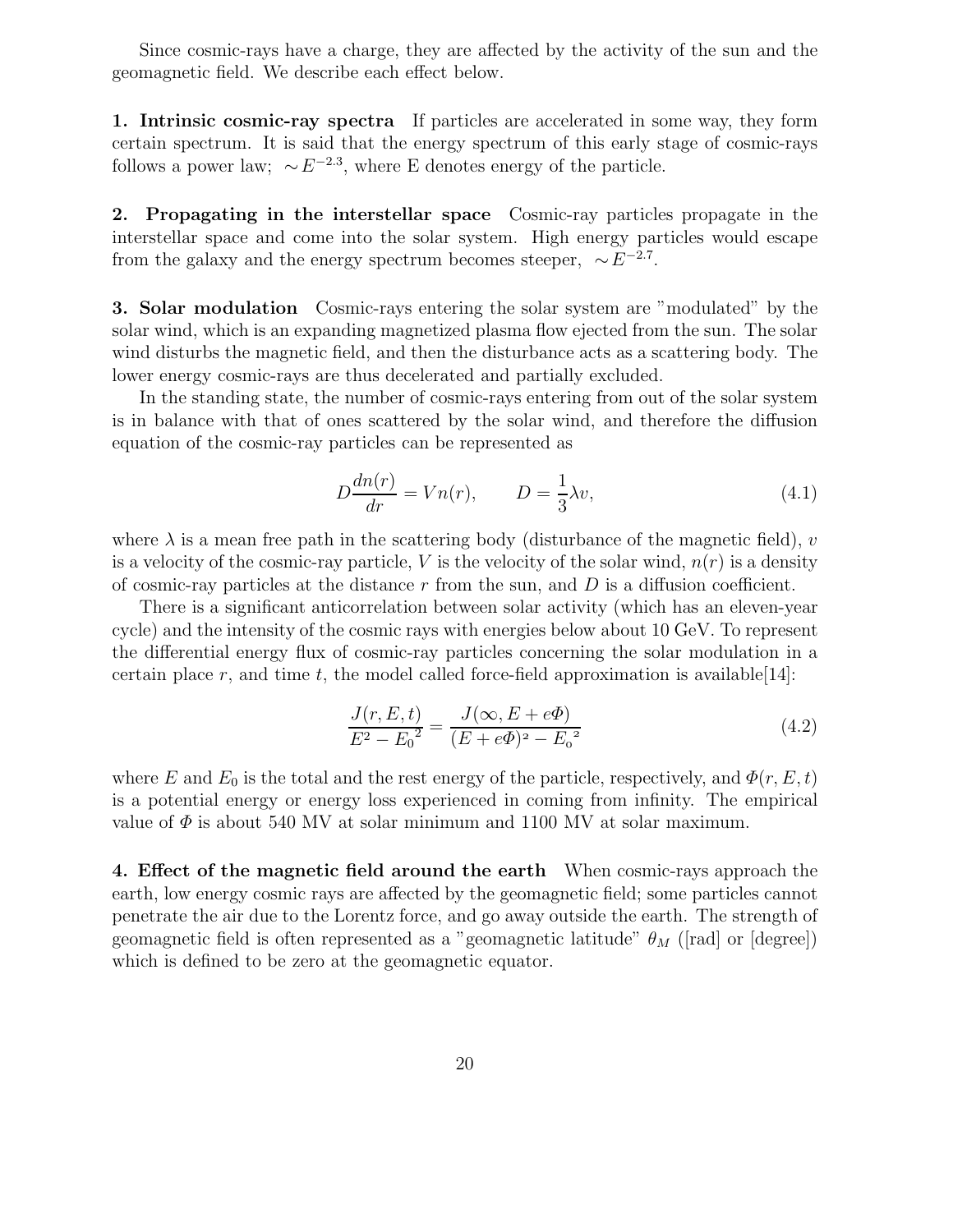In the magnetic field  $B$ , the Ramour radius of the particles which have a momentum  $p$  and a charge  $Ze$ , can be expressed as

$$
r \propto \frac{pc}{Ze} \frac{1}{B} = R \frac{1}{B},\tag{4.3}
$$

where c denotes the light speed and  $R = pc/Ze$  is called rigidity.

As concerned as the trajectory of charged particles in the magnetic field of the earth, it can be said qualitatively :

- 1. Small momentum (small rigidity) particles are highly curved because their Ramour radius is small, and thus they will be bended easily.
- 2. Any particles running along the geomagnetic field line (small geomagnetic latitude) can run straightly and hence even small rigidity particles can reach the surface of the earth.
- 3. On the contrary, particles coming from the perpendicular of the geomagnetic filed line (large geomagnetic latitude) are highly curved and thus only large rigidity particles can penetrate the air.

Accordingly, the observed energy spectrum of cosmic-rays exhibits a low energy cutoff which depends on the geomagnetic latitude. Generally, cosmic-ray particles with an energy of less than about 10 GeV strongly suffer the influence of the geomagnetic field.

**5. Production of secondaries** Primary cosmic-rays interact with molecules of the air and produce various particles such as  $\pi$ , K, nuclei and electron. Then the particles create a hadronic and electromagnetic shower and some particles reaches the surface of the earth and others go away.

### **4.3 Review of Cosmic-ray Observations**

Figure 4.1 is the data of the AMS experiment which was performed on the space shuttle Discovery during flight STS-91 in June 1998.[8] Since this data show the dependency of the magnetic latitude, we can determine how the spectral cut-off depends on the geomagnetic field. The BESS experiment[9] were carried out in 1998 by using a balloon for measurements, and the site of observation was near the pole of the geomagnetic field. Therefore the obtained spectra with BESS are less affected by the magnetic field. The form of our model spectrum of comic-ray protons are based on the data of the AMS-98 experiment and BESS-98 experiment[10].

The intensity of cosmic-rays also depends to the altitude of observation point. In general, cosmic-ray intensity becomes small with lower altitude because of the attenuation by the thick atmosphere. Figure 4.2 shows the typical altitude dependence of the cosmicray intensity. From this figure, it is there are little difference between the intensity of cosmic-rays in the top of the atmosphere and that in the altitude of the balloon flight.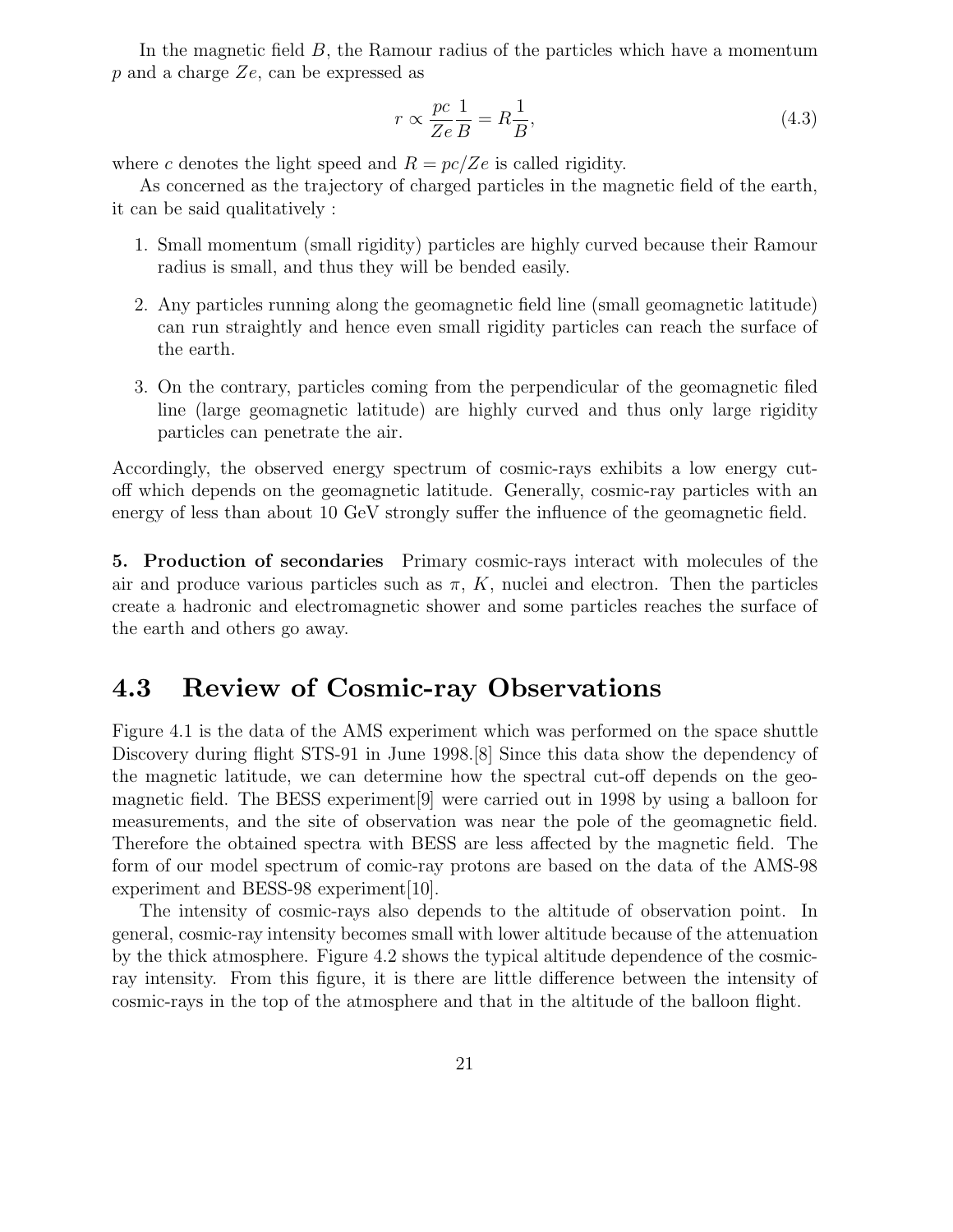

Figure 4.1: Energy spectra of cosmic-ray protons with the AMS experiment. The data of BESS experiment is included in (c).



Figure 4.2: An altitude dependency of the cosmic-ray flux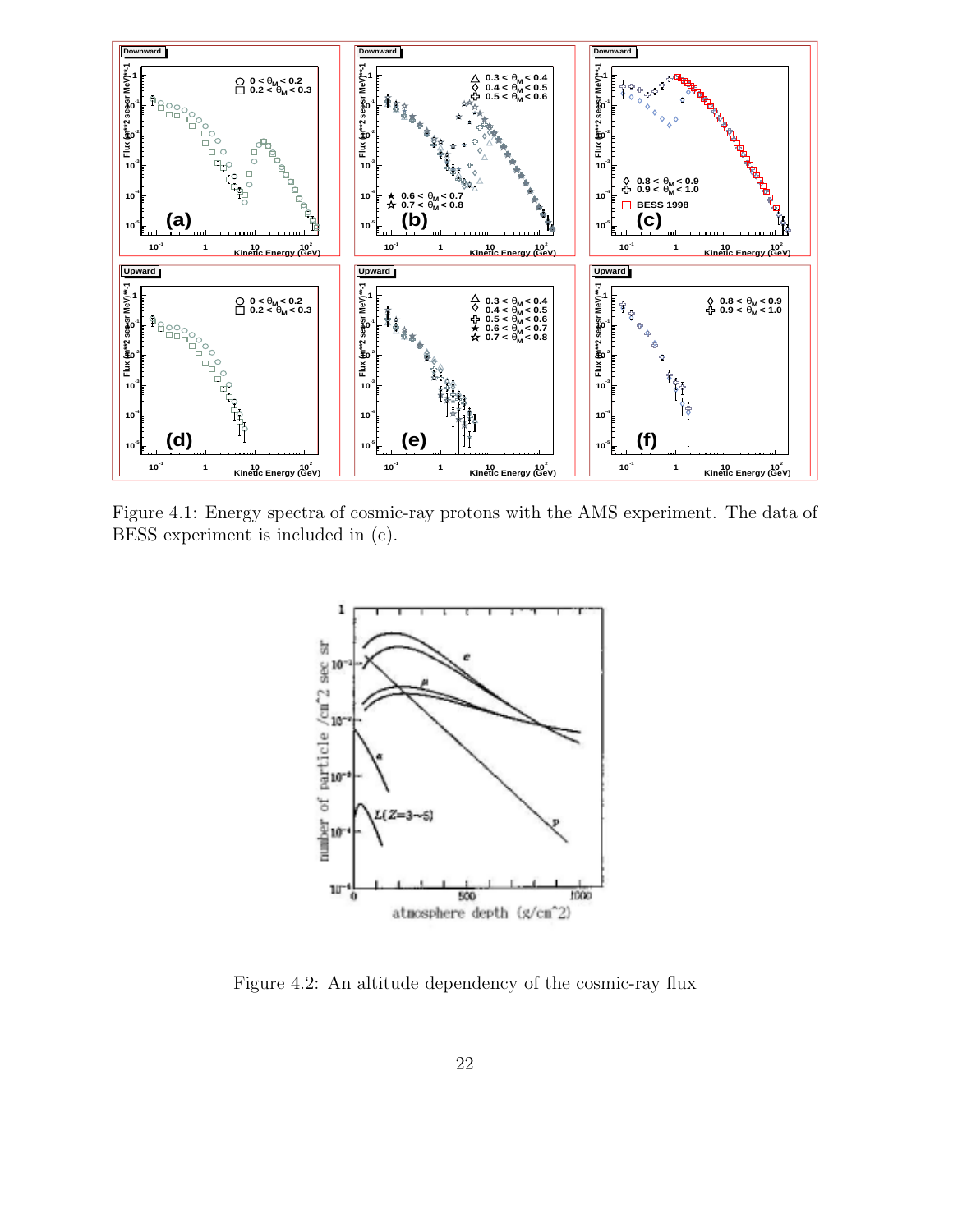### **4.4 Modeling of Cosmic-ray Spectra**

#### **4.4.1 Cosmic-ray Protons**

**primary protons** We adopted the form of the differential energy spectrum of the intrinsic cosmic-ray protons from outside the solar system as

$$
J_{intrinsic}(K) = AR(K)^{-a} \qquad \left[ / \text{m}^2/\text{sec/sr}/\text{MeV} \right] \tag{4.4}
$$

where  $A = 16.9$ ,  $a = 2.79$ , and  $R(K)$  is a rigidity at its kinetic energy K. We referred to J. Alcaraz et al.[8] for these values. After entering the solar system, particles suffer the influence of the solar wind, so the spectrum is modulated. The geomagnetic field also forms the low energy cut-off in the spectrum. The spectrum modulated by the solar wind is represented by the force-field approximation,

$$
J_{modulated}(K, \Phi) = \frac{(K + E_0)^2 - E_0^2}{(K + E_0 + \Phi)^2 - E_0^2} \times J_{intrinsic}(K + \Phi)
$$
(4.5)

where  $\Phi$  is a potential from force-field approximation, K is a kinetic energy, and  $E_0$  is a rest energy of the particle.

Next we included the cut-off by the geomagnetic field as,

$$
J_{primary}(K) = J_{modulated}(K, \Phi) \times geomag\_cut(K, K_{cut}) \times \beta(K)
$$
\n(4.6)

where  $K_{cut}$  is a cut-off energy,  $\beta(K)$  is a velocity of the particle in unit of light speed  $(\beta = v/c)$ . The observed flux is represented as a event number per unit volume, and thus  $\beta(K)$  is needed. Then the form of geomag cut(K,  $K_{cut}$ ) is

$$
geomag\_cut(K, K_{cut}) = 1/ \left( 1 + \left( \frac{R(K)}{K_{cut}} \right)^{-12} \right)
$$
 (4.7)

**secondary protons** The energy spectrum for the secondary protons is modeled, based on the fitting of AMS data:

$$
J_{secondary}(K) = 6.0 \times 10^{-3} K^{-2.79} e^{-(K/K_b)^{-1}} \qquad [\text{/m}^2/\text{sec/sr/MeV}] \tag{4.8}
$$

where K is an electron's kinetic energy in unit of  $[GeV]$  and  $K_b = 0.16$   $[GeV]$ .

Figure 4.3 shows how the process described above represents the observed spectrum of  $\theta_M = 0.75$ .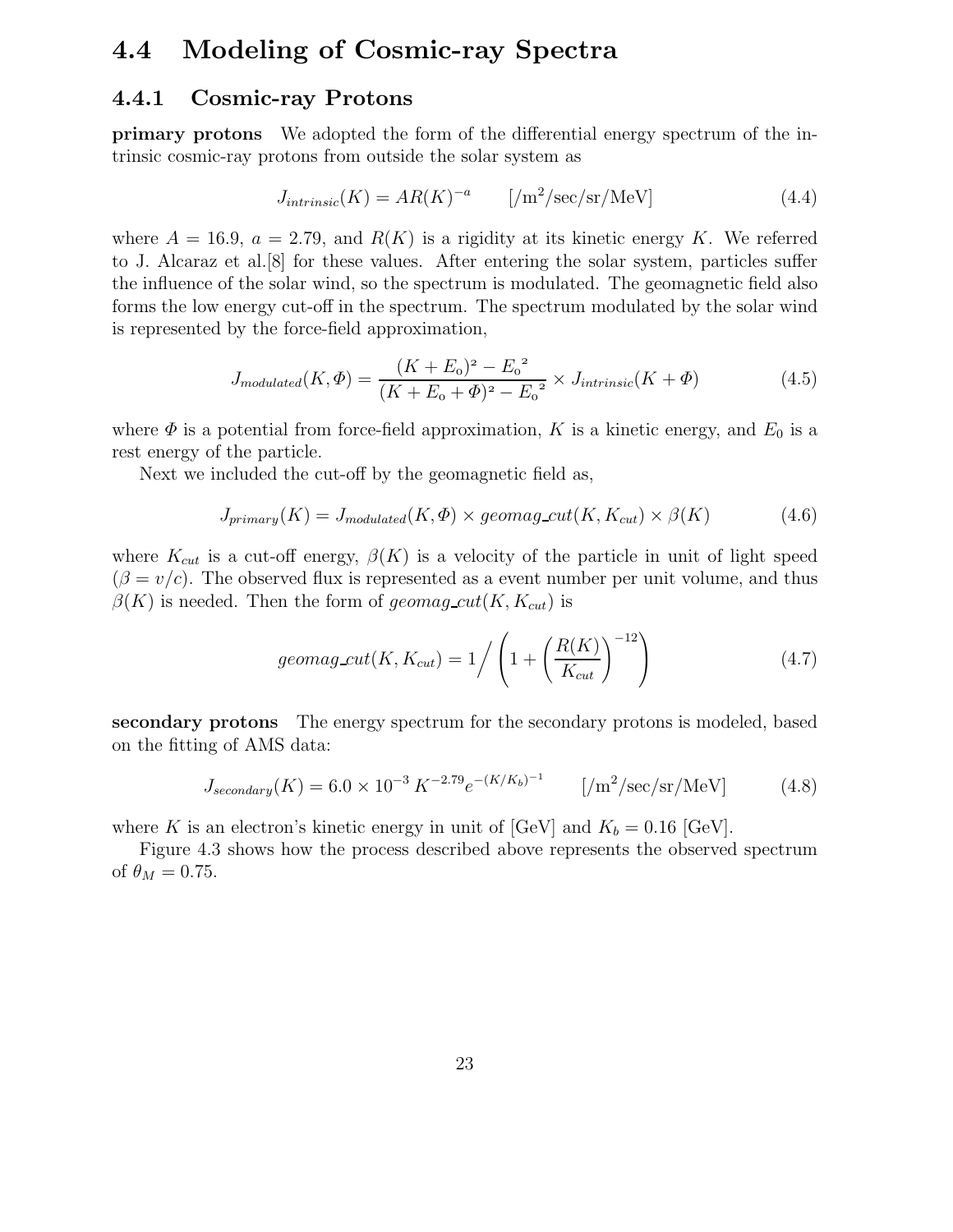

Figure 4.3: Construction of the spectrum of protons: (a) intrinsic spectrum, (b) consider solar modulation, (c) consider geomagnetic cut-off, (d) include secondary spectrum. Cross denotes the spectrucm at solar minimum, plus is at solar maximum, and squares are the data of AMS and BESS.

**angular dependency** The dependency on the polar angle  $\theta$  for the cosmic-ray protons is different between the primary and secondary. The intensity of primary protons seem to be almost the same for any incident polar angle in the opposite hemisphere to the earth, and we adopted an uniform distribution against polar angle of primary protons at  $0 < \theta < \pi/2$ . On the other hand, secondaries depend on the polar angle because of the geomagnetic field. We adopted that the secondary intensity follows  $J(\theta) = 1 + 0.6 \sin \theta$  (0) to  $\pi$ ) according to the report of Tylka, 2000[12]. As for the azimuthal angle distribution, we assume an uniform distribution (at  $0 < \phi < 2\pi$ ) for both the primary and secondary. We show the angular distribution of simulated protons in figure 4.5.

Finally, we included the flux of protons as  $J(K) = J_{primary} + J_{secondary}$  into the simulator. We normalized the intensity of primary and secondary by the ratio of integral value of these differential energy spectrum. Figure 4.4 shows the spectrum we constructed at  $\theta_M = 0.65$ ,  $\theta_M = 0.75$ ,  $\theta_M = 0.73$  (at Palestine), together with AMS data. It can be said that our model reproduces the AMS data quite well.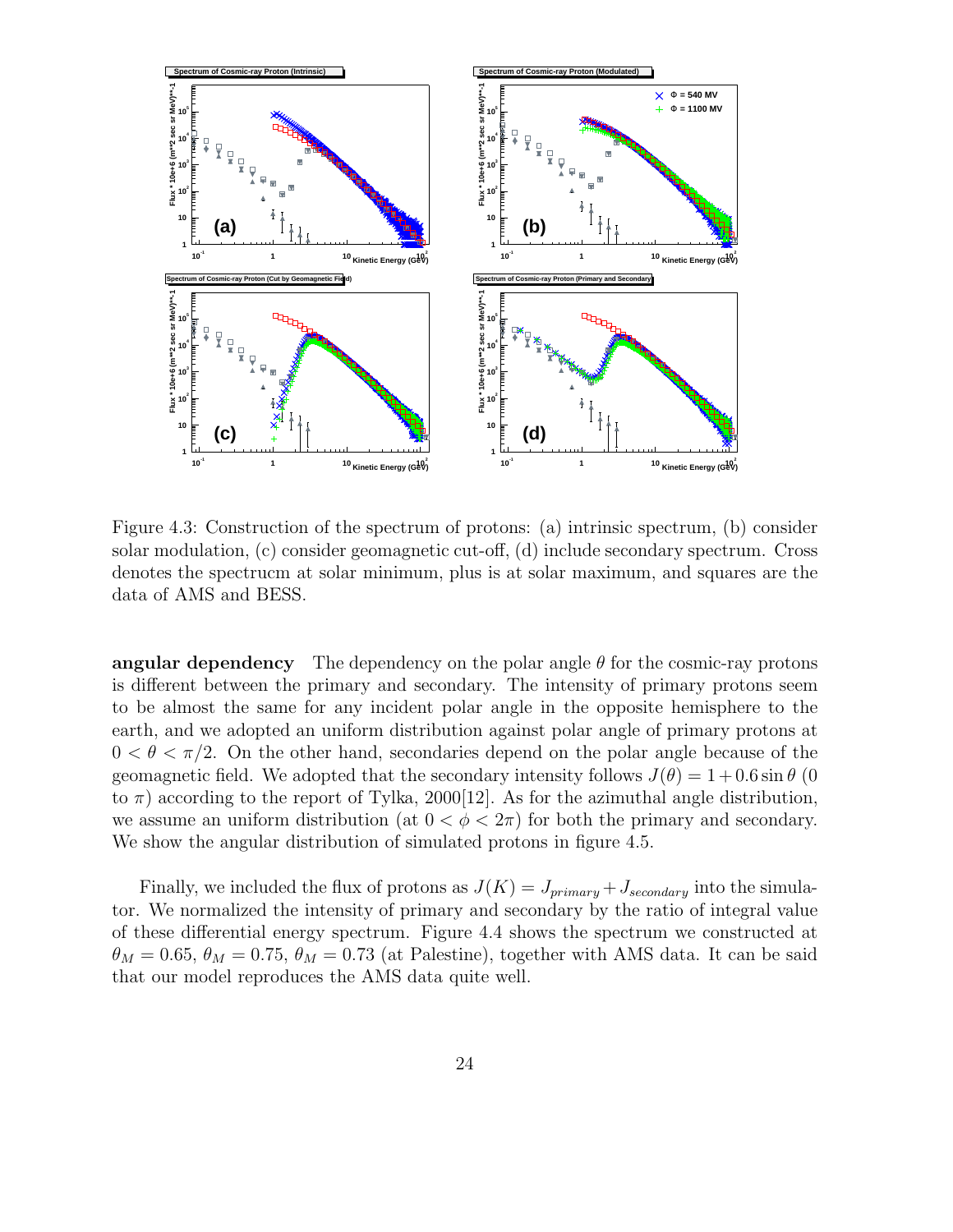

Figure 4.4: Constructed spectrum for  $\theta_M = 0.65$  (dashed line),  $\theta_M = 0.75$  (dash-doted line), and  $\theta_M = 0.73$  (solid line). Real data of BESS experiments are plotted as squares, and that of the AMS data are shown as stars.



Figure 4.5: Angular distribution of simulated protons (top) and electrons (bottom). The left and right represents a distribution along a polar and azimuthal angle, respectively.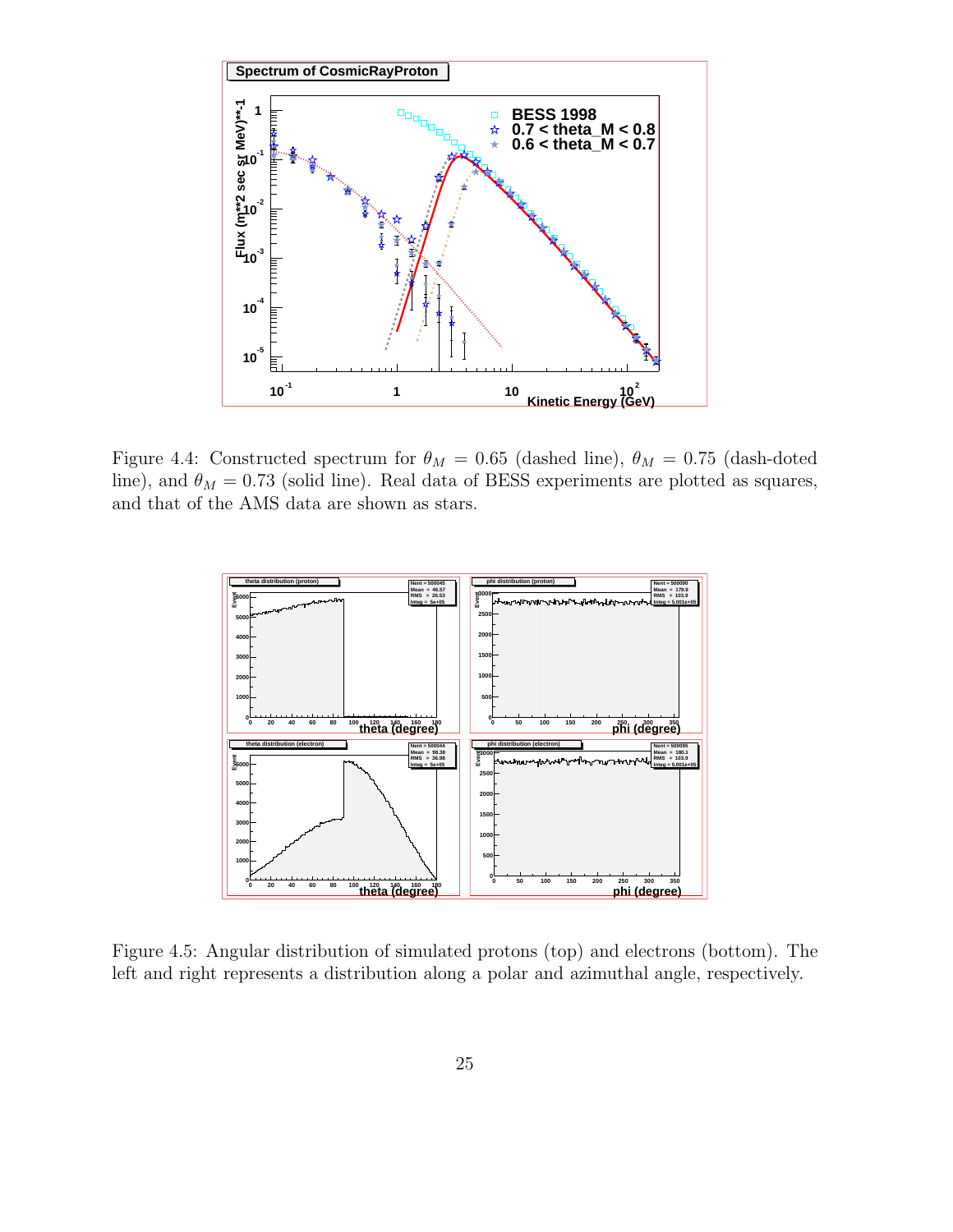#### **4.4.2 Cosmic-ray Electrons**

**primary electrons** The intrinsic spectrum of the cosmic-ray electrons are represented in the same way as that of protons. The differential energy spectrum of primary electrons is a power law against energies. We adopted the differential energy spectrum of primary electrons from Komori et al.[13]:

$$
J_{intrinsic}(K) = AR(K)^{-a} \qquad [\text{/m}^2/\text{sec/sr/MeV}], \qquad (4.9)
$$

where  $A = 0.723$ ,  $a = 3.33$  and  $R(K)$  is a rigidity of the particle when its energy is K. The solar modulation and geomagnetic cut-off can be considered in the same manner as for protons,

$$
J_{modulated}(K,\Phi) = J_{intrinsic}(K+\Phi) \times \frac{(K+E_0)^2 - E_0^2}{(K+E_0+\Phi)^2 - E_0^2},
$$
\n(4.10)

$$
J_{primary}(K) = J_{modulated}(K, \Phi) \times geomag\_cut(K, K_{cut}) \times \beta(K), \qquad (4.11)
$$

where geomag\_cut(K,  $K_{cut}$ ) is

$$
geomag\_cut(K, K_{cut}) = 1/ \left( 1 + \left( \frac{R(K)}{K_{cut}} \right)^{-12} \right)
$$
 (4.12)

**secondary electrons** As for the secondary of the cosmic-ray electrons, we referred to the formula based on the balloon experiment by Verma et al., 1967[11] because their experiment was performed at Palestine in Texas, where our balloon experiment will be carried out, and the phase of the 11-year cycle solar activity is nearly the same.

However, their data is restricted to be in the energy range of  $10 \leq K \leq 1100$  MeV for splash albedo and  $20 \leq K \leq 1250$  MeV for re-entrant albedo, respectively, and the flux calculated from this formula exceeds that of primary electrons in higher energy. Therfore we included a high cut-off energy in the secondary spectrum. We set the index to be the same as that of primary proton spectrum above the cut-off.

After all, the spectrum of secondary electrons becomes:

$$
J_{secondary}(K) = AK^{-a} \times \left(1/\left(1 + \frac{K}{K_{cut}}\right)^{b-a}\right) \times \beta(K),\tag{4.13}
$$

where  $K$  [GeV] is a kinetic energy of electron and

$$
A = \begin{cases} 2.8 \times 10^{-2} & \text{for re-entrant} \\ 7.3 \times 10^{-2} & \text{for splash} \end{cases}, a = \begin{cases} 1.44 & \text{for re-entrant} \\ 1.29 & \text{for splash} \end{cases}
$$
\n
$$
b = 2.79, \quad K_{cut} = 0.90 \text{ [GeV]}.
$$

Figure 4.6 shows the simulated spectrum of cosmic-ray electrons at Palestine. It can be seen that the secondary electron ratio to the primary is higher than that of protons.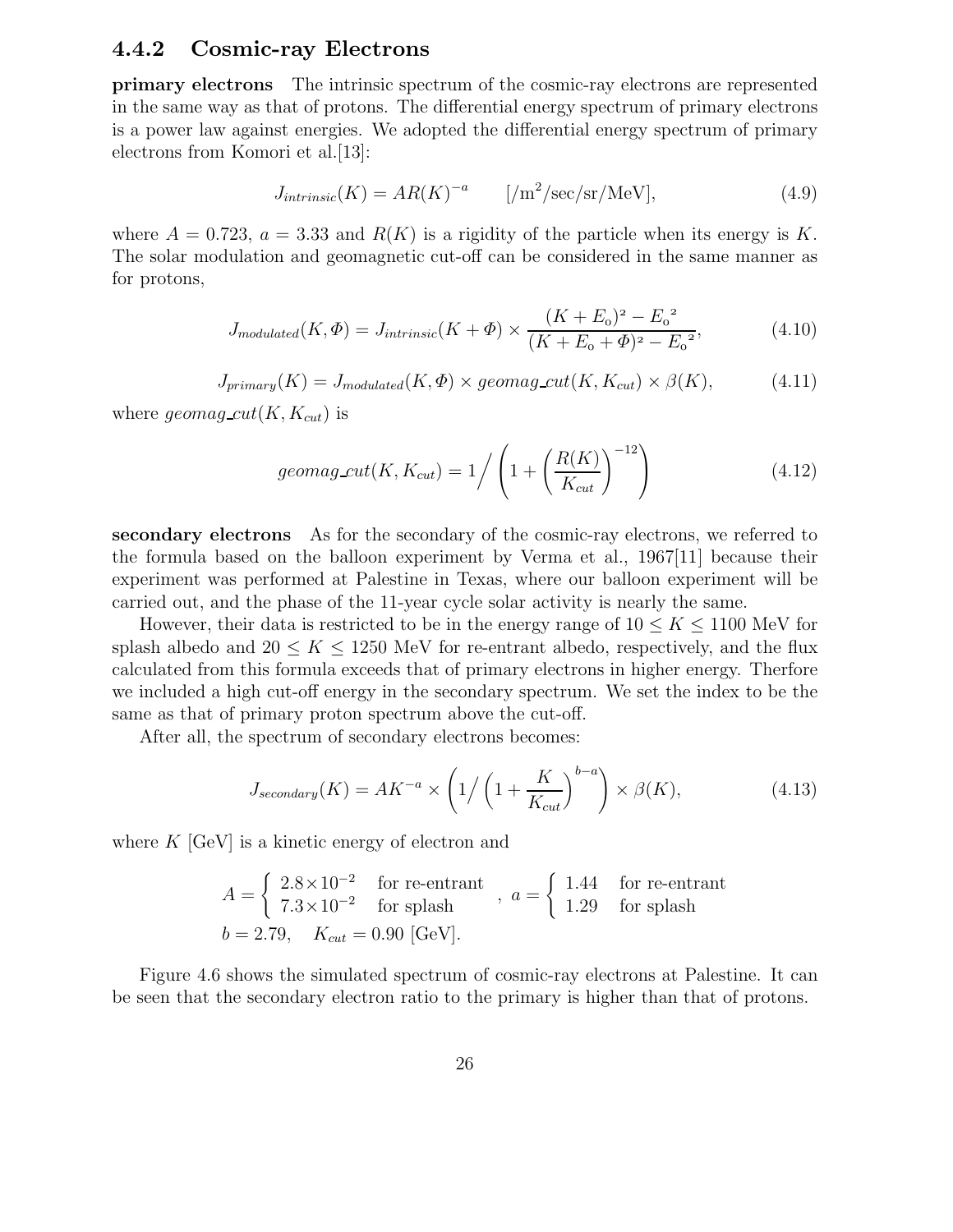**angular dependency** We decided the angular dependency of the electrons as the same as protons. That is, the intensity of primary electrons is uniform for the polar angle at  $0 < \theta < \pi/2$  and the secondary intensity follows  $J(\theta) = 1 + 0.6 \sin \theta$  (0 to  $\pi$ ). As shown in figure 4.5 bottom, the secondary is a dominant component unlike protons.



Figure 4.6: The spectrum of cosmic-ray electrons at Palestine. The solid line represents a model included in the simulator, and the crosses are simulated ones.

### **4.5 Future Plan**

We have constructed cosmic-ray flux models at Palestine, but there are still some problems. The spectrum of secondary proton is obtained by fitting the data and does not include the effect of solar modulation or geomagnetic cut-off. The secondary electron flux model can be affected by these effect, and hence we should consider and include those effects by simulating or searching literatures. To construct more accurate simulator of cosmic-rays, the dependency of angle for the cut-off rigidity and the azimuthal angle dependence of the intensity will be considered.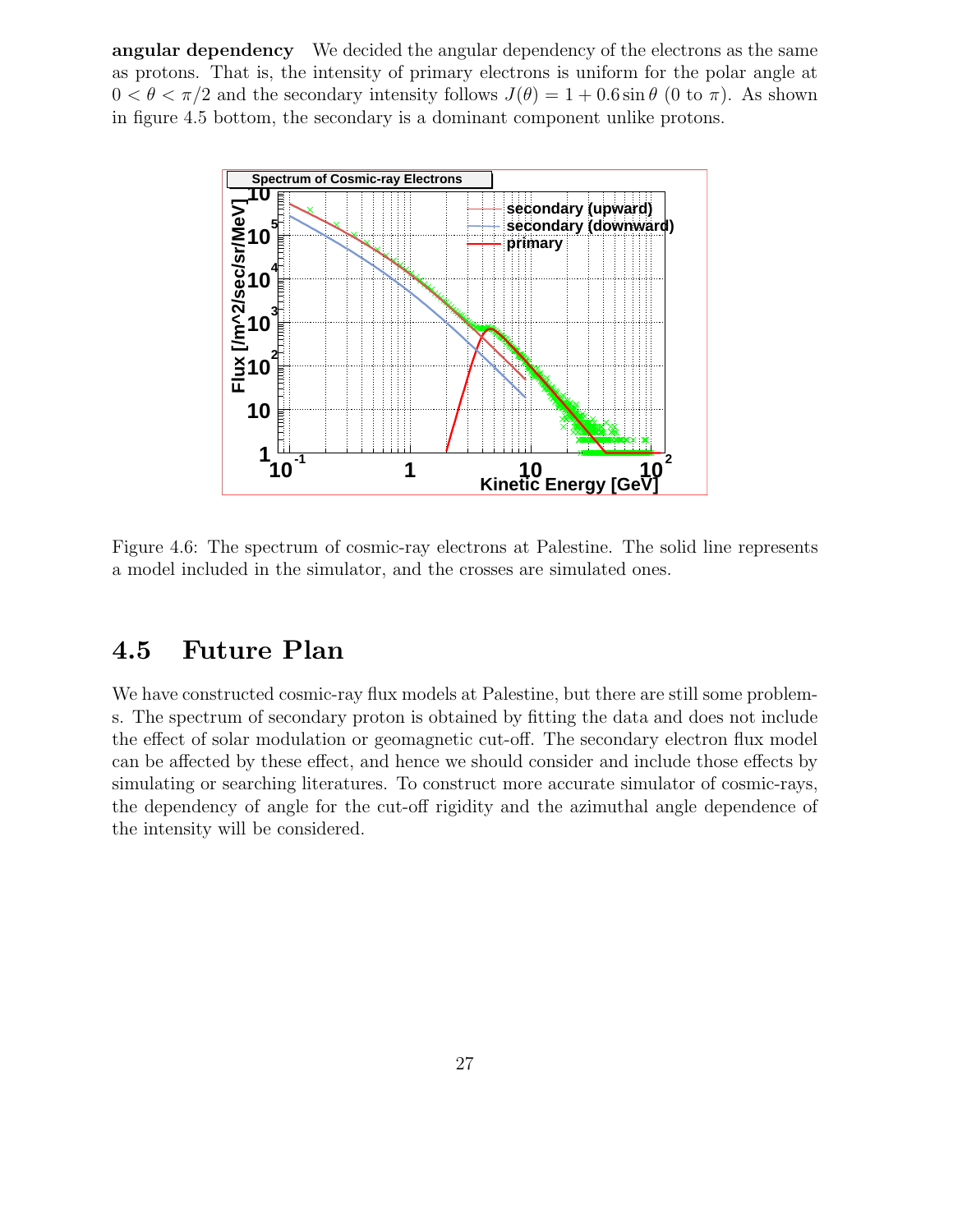### **Chapter 5**

# **Prediction of Gamma-ray Flux on the Balloon Experiment**

### **5.1 Balloon Experiment for GLAST**

#### **5.1.1 Outline of the Experiment**

To test the performance of the detector in a space-like radiation environment, a balloon experiment will be performed in June 2001. In this experiment, the tower which was used for the beam test in 1999 – 2000 is employed, with minor modifications. In addition, plastic scintillators called Active Targets will be placed above TKR. While the wellcontrolled beam test is a good way to validate the instrument design and calibrate the detector response, a balloon flight will give an opportunity to check the overall design and will reduce mission risks. The objectives of the balloon experiment are summarized as follows;

- Validate the basic detector performance at the single tower level.
- Confirm the data acquisition in the high isotropic background flux of energetic particles.
- Obtain the background event data in an unbiased way that can be utilized as a background data base.

The launch of the balloon will be performed at Palestine in Texas, USA, where some balloon experiments has been carried out in the past. The geomagnetic latitude is  $\theta_M$  = 0.73 [rad]. After launch, the balloon will reach float altitude at about 120,000 feets in a few hours, and float for about 8 hours at some fixed zenith angles (include horizontal pointing). After finishing the observation, the detector will be detached from the balloon and recovered by using the attached parachute.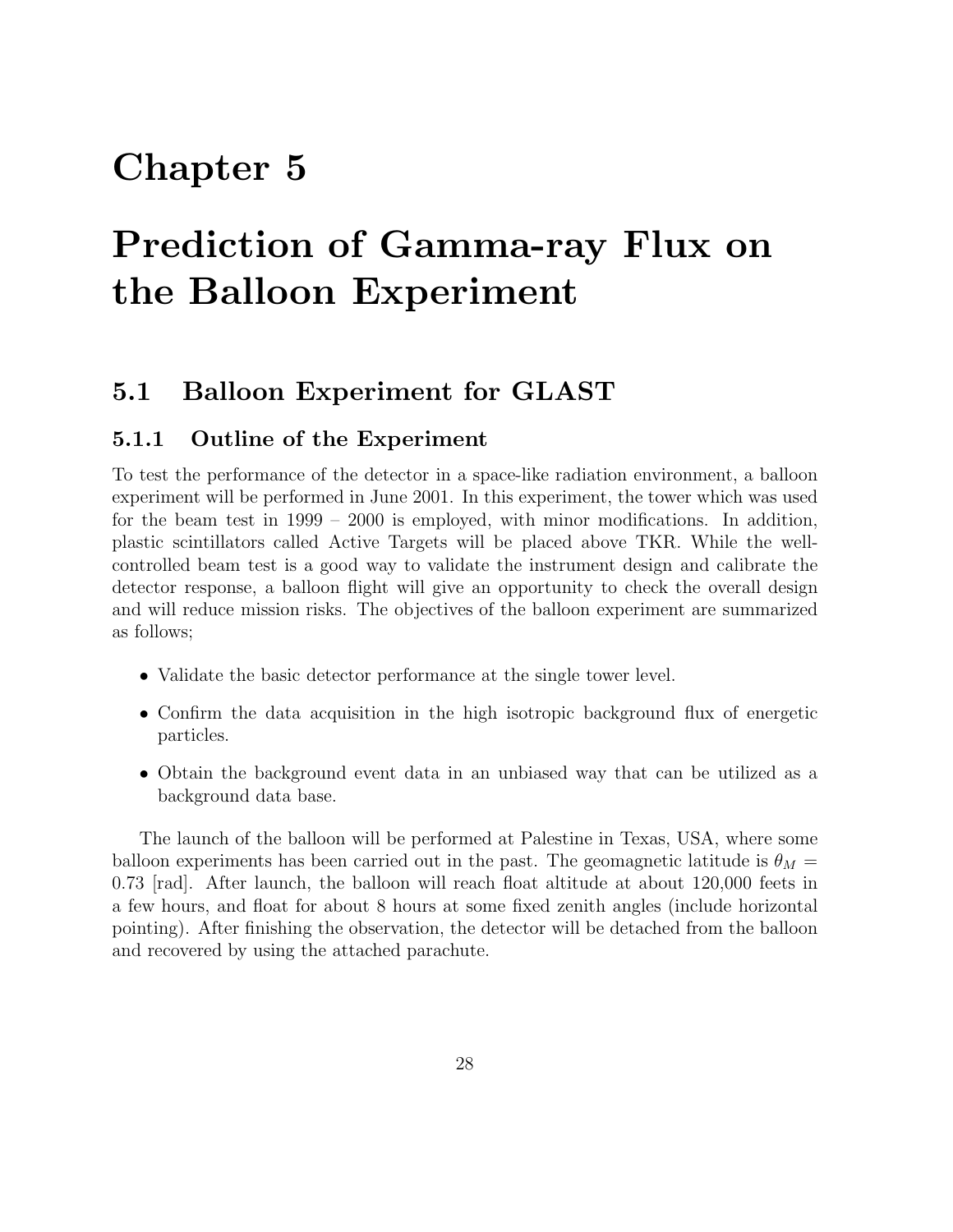

Figure 5.1: Top and side view of the geometry for the balloon experiment constructed in the simulator with Geant4

#### **5.1.2 Instruments specific to the balloon experiment**

There are some instruments which is used only in the balloon experiment, such as a Pressure Vessel, Active Targets and a VME crate.

The observation time is limited in the balloon experiment and we want to obtain gamma-rays whose incident direction is known. Thus four Active Targets are put over TKR. When cosmic-ray protons bombard a target,  $\pi^0$  mesons are created by inelastic scattering, they decay into two gammas immediately. Thus the detector catch the gammarays from the targets besides cosmic gamma-rays. Active Targets are made of plastic scintillators whose size is 5 cm  $\times$  5 cm  $\times$  10 cm. The signal from targets is read through photo-multiplier tube (PMT), and will be used as a trigger which is useful to identify the gamma-ray event generated in the Active Target. In the simulator, we placed four rectangular plastic scintillators whose material is Polystyrene  $(C_8H_8)$  above TKR as Active Targets. We also placed the magnetic-shield of PMTs of each target as a tube of nickel in the simulator.

In order to minimize the potential problems in the vacuum for the detectors and electronics, the tower and its electronics will be housed in a vessel with a pressure of 1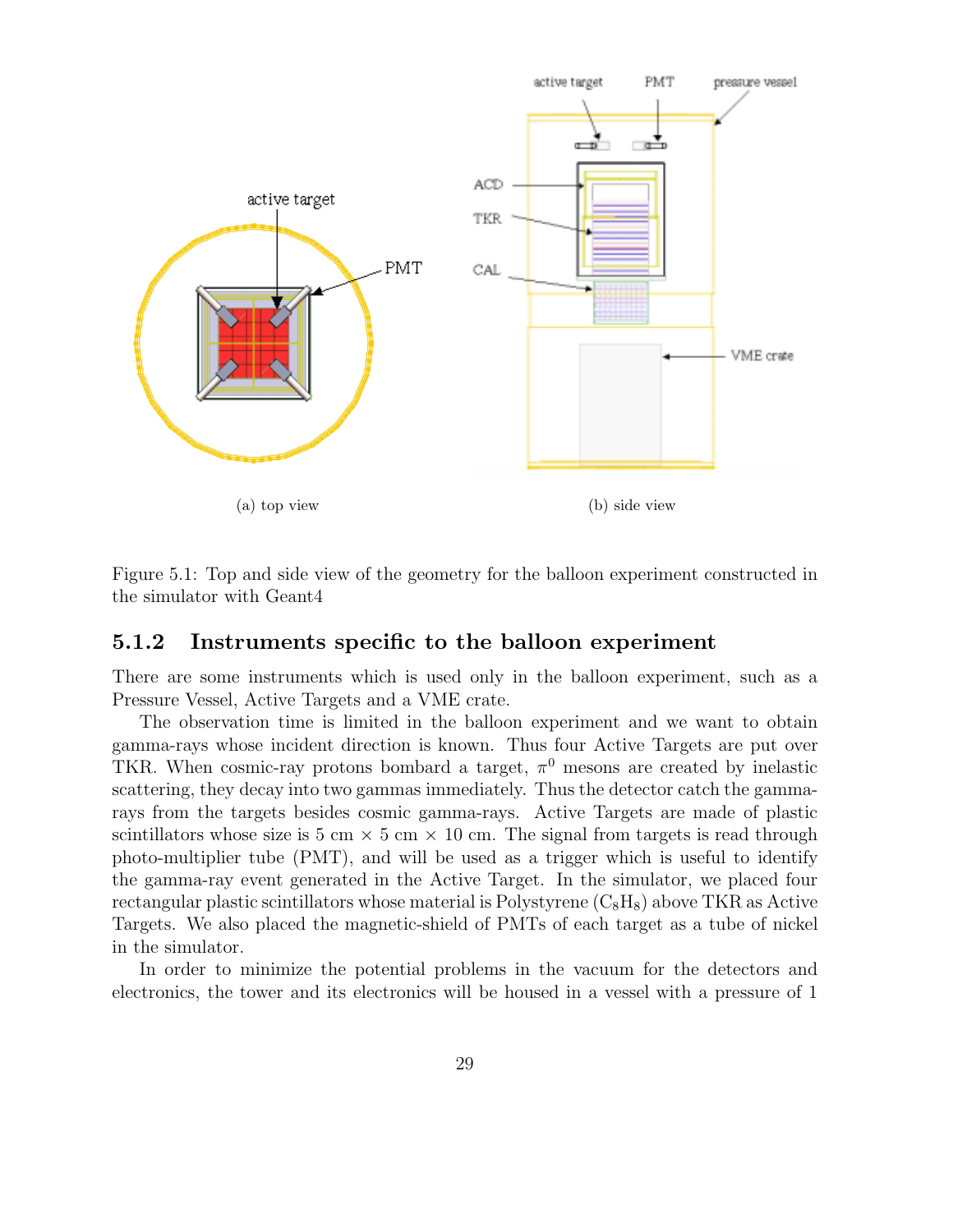atmosphere.

Pressure Vessel and VME crate are not directly affect the response of the detector but become a background source, thus we represented these materials as simple shape in the simulator, as shown in Figure 5.1 and Table 5.1.

| Material              | Elemental   | Density $\left[\text{g/cm}^3\right]$ | Size                                                            |
|-----------------------|-------------|--------------------------------------|-----------------------------------------------------------------|
|                       | composition |                                      |                                                                 |
| Active Target         | $C_8H_8$    | 1.032                                | $5 \text{ cm} \times 5 \text{ cm} \times 10 \text{ cm}$         |
| PMT (magnetic shield) | Ni          | 8.85                                 | radius 1.65 cm, length 7.0 cm                                   |
| Pressure Vessel       | Al          | 2.70                                 | radius 55.44 cm, height 205.8 cm                                |
| VME crate             | Αl          | 0.54                                 | $48.3 \text{ cm} \times 48.3 \text{ cm} \times 72.2 \text{ cm}$ |

Table 5.1: Materials added to the balloon simulator

#### **5.1.3 Gamma-rays generated in the balloon**

There are two kinds of gamma-rays generated in the balloon, one is generated from  $\pi^{0}$ 's decay which is produced in the Active Target, and the other is generated in any material by various processes, mostly by the bremsstrahlung of electrons. The former is a useful event for the balloon experiment and the latter becomes background. Gamma-rays generated in the material within ACD can easily rejected, therefore the major sources of background are Carbon light-shield walls and Pressure Vessel.

Below we predicted the flux of gamma-rays generated in Active Targets and estimated the number of these "useful event" during the balloon flight.

### **5.2 Prediction of the Flux of Gamma-ray Generated**  $\mathbf{via}\ \pi^0\text{-}\mathbf{decay}\ \text{in}\ \mathbf{Active}\ \mathbf{Targets}$

So far we have developed both the cosmic-ray simulator and detector simulator for the balloon experiment. By using them, we can predict the gamma-ray flux on the balloon flight.

#### **5.2.1 Calculation of the number of bombarding protons**

At first, we estimated the number of cosmic-ray protons which fall to the detector or four targets during the balloon flight numerically by using the spectral formula of cosmic-rays described in chapter 4. Integrating the differential spectrum of proton, from 1 GeV to 100 GeV for primary and 0.1 GeV to 10 GeV for secondary, we obtained integrated fluxes as follows: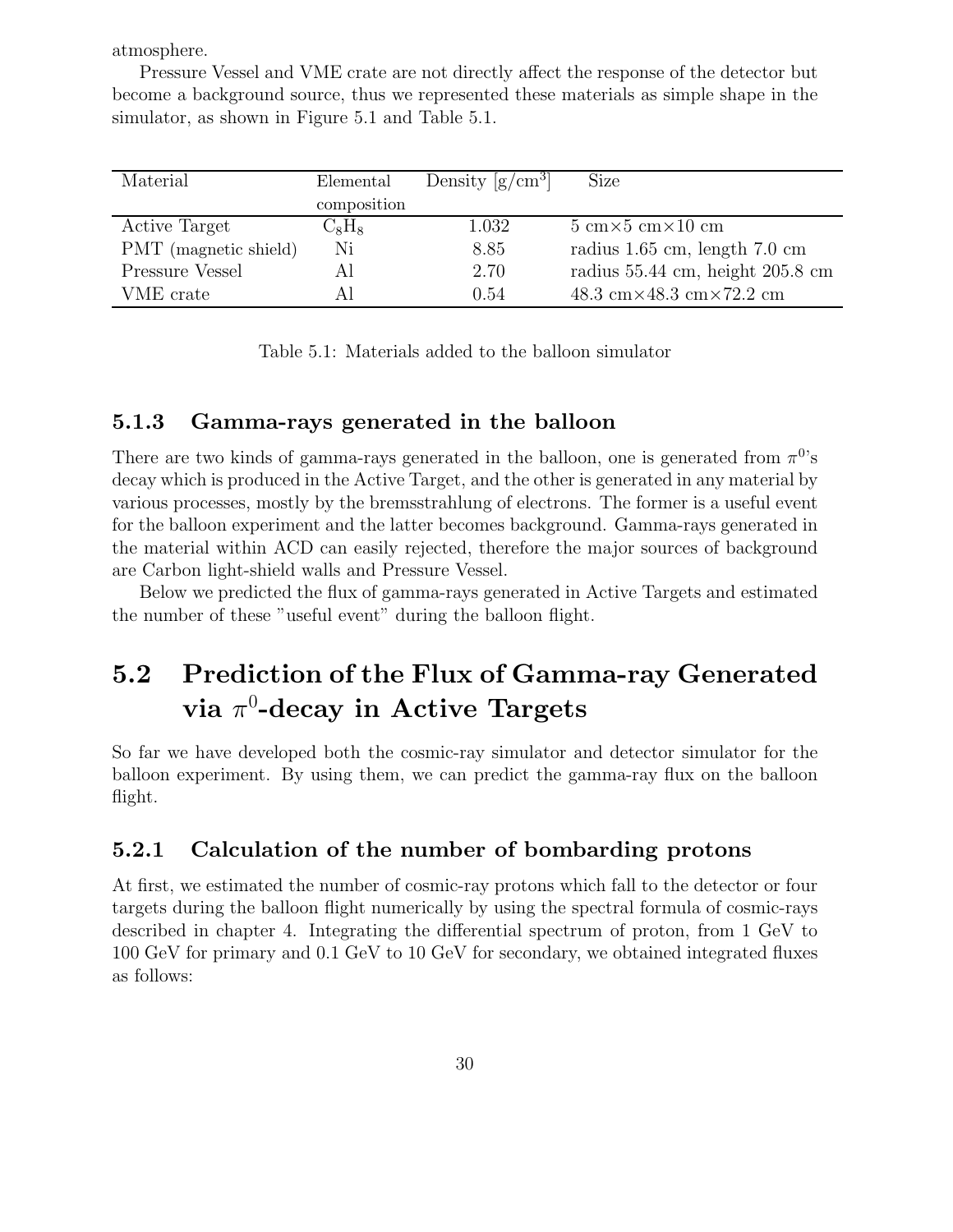$$
A = \int_{1.0}^{100.0} J_{primary}(E) dE = 536.43 \quad [\text{/m}^2/\text{sec/sr}] \tag{5.1}
$$

$$
B = \int_{0.1}^{10.0} J_{secondary}(E) dE = 46.916 \quad [\text{/m}^2/\text{sec/sr}] \tag{5.2}
$$

Next, by integrating these values in solid angle we can get the proton flux per unit area and unit time:

$$
\phi_{primary} = \int A \, d\Omega
$$
\n
$$
= \int_0^{\pi/2} 2\pi \sin \theta \times A \, d\theta
$$
\n
$$
= 3.37 \times 10^3 \quad [\text{/m}^2/\text{s}],
$$
\n
$$
\phi_{secondary} = 2 \times \int_0^{\pi/2} 2\pi \times \sin \theta (1 + 0.6 \sin \theta) \times B \, d\theta
$$
\n
$$
= 0.78 \times 10^3 \quad [\text{/m}^2/\text{s}],
$$
\n(5.4)

Thus a total flux is  $\phi = \phi_{primary} + \phi_{secondary} = 4.15 \times 10^3$  [/m<sup>2</sup>/sec].

We generated cosmic-ray protons in such a way that they hit a sphere which radius is a half of the one that circumscribes each target. Total area of the section of the sphere is  $4 \times \pi \times (6.1/2)^2 = 117$  cm<sup>2</sup> where the value 6.1 is a radius of the sphere that circumscribes each target. Hence, the count rate of protons which are expected to bombard four Active Targets is  $4.15 \times 10^3$  [/m<sup>2</sup>/sec]  $\times 117 \times 10^{-4} = 48.9$  [/sec], or  $1.76 \times 10^5$  [/hour]. Then total number of those protons during the balloon flight of 8 hours becomes about  $1.4 \times 10^6$ .

#### **5.2.2 Simulation and event selection**

We shot  $1,000,000$  protons into our simulator and selected events that satisfy conditions below. To select gamma-ray events which is caused by  $\pi^0$  decay, reconstruction of gammaray trajectory is needed. But we did not have developed a correct trajectory reconstruction programs yet, thus we prepared these six conditions.

- 1. 6 continuous hits at SSD in TKR occurred (Level-1 Trigger)
- 2. more than 50 MeV energy was deposited in one of the target. This criterion is introduced to select events where inelastic scattering occurs.
- 3.  $\pi^0$  was created in the target.
- 4. single conversion of photon occurred in TKR.
- 5. more than 200 MeV energy was deposited at CAL, in order to select events that can be used for validating the performance of CAL as well as TKR.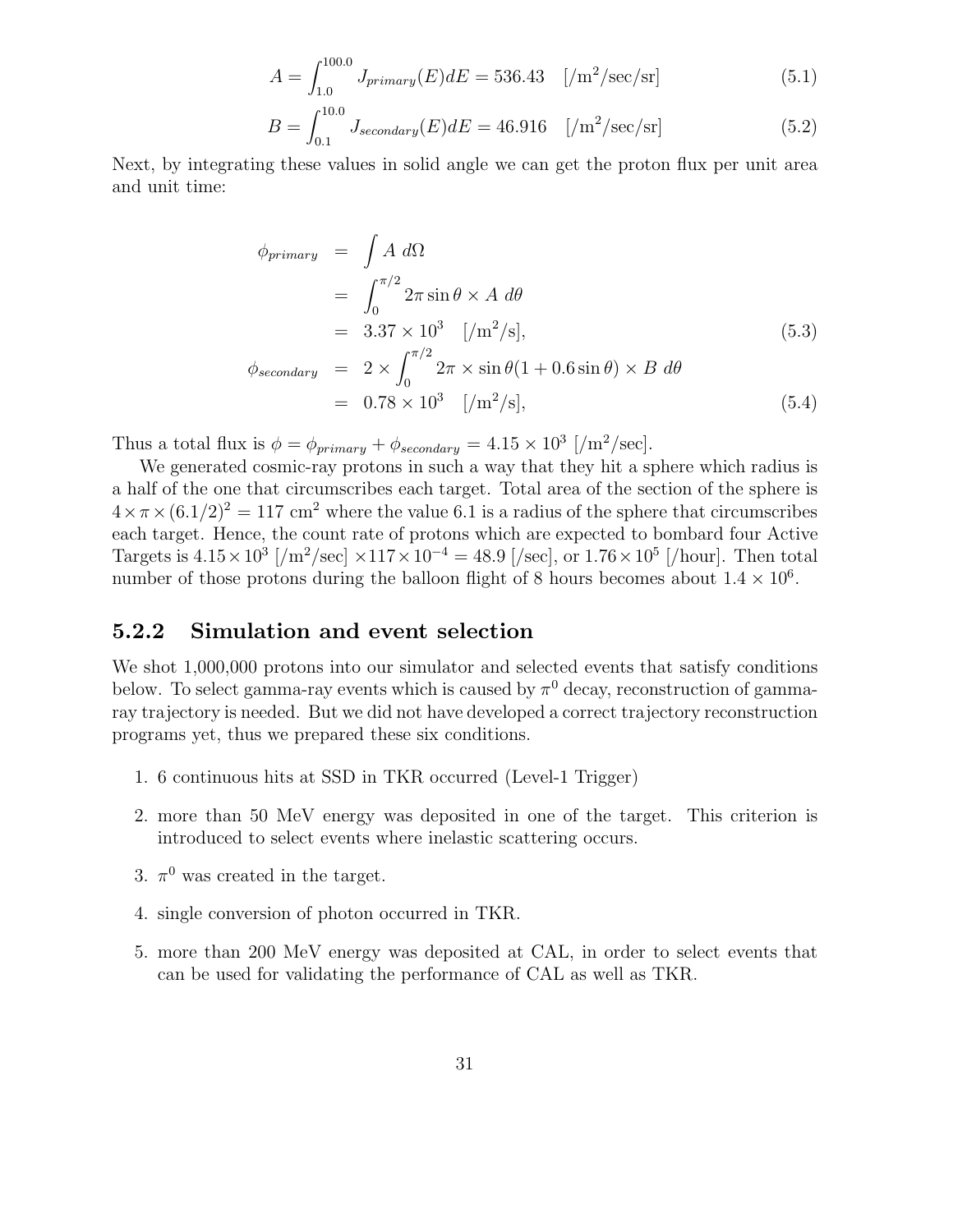6. ratio of the deposited energy at CAL and the energy of gamma-ray is between 0.5 and 1.

Figure 5.2 shows integrated histograms of the number of events satisfying the Level-1 Trigger condition, that where  $\pi^0$  was generated at target and that where single conversion at TKR occurs. By setting the threshold level of the target at 50 MeV, we can efficiently reject events where an MIP proton passes through the Active Target.

We made a two-dimensional plot of the energy deposited in CAL and (energy deposited in CAL)/(gamma-ray energy) in Figure 5.3, where points within dotted lines meet criteria described above. The number of these "useful events" is 119 for 1M event run, hence over 150 events are expected during the balloon flight.



Figure 5.2: An integral histogram of deposited energy of targets

Figure 5.4 shows an example of the event which satisfy the above requirements.

### **5.3 Future Plan**

To complete the simulator for balloon experiment, a few missing components such as a gondola, should be filled because it will be a source of background.

Although we did not estimate this time, it is also needed to estimate the rate of gamma-ray and charged particle background events for the decision of the condition of event selection and trigger. Thus we should perform the simulation shooting the flux of electrons we constructed into the whole detector including Pressure Vessel, and estimate the event rate, energy spectrum, and angular distribution of the background events.

Now we counted gamma-rays from  $\pi^{0}$ 's decay only, but actually there are other events which is regarded as a useful event by the selection we describe above. It seems that these another useful event is also available, thus the estimation of these events is needed.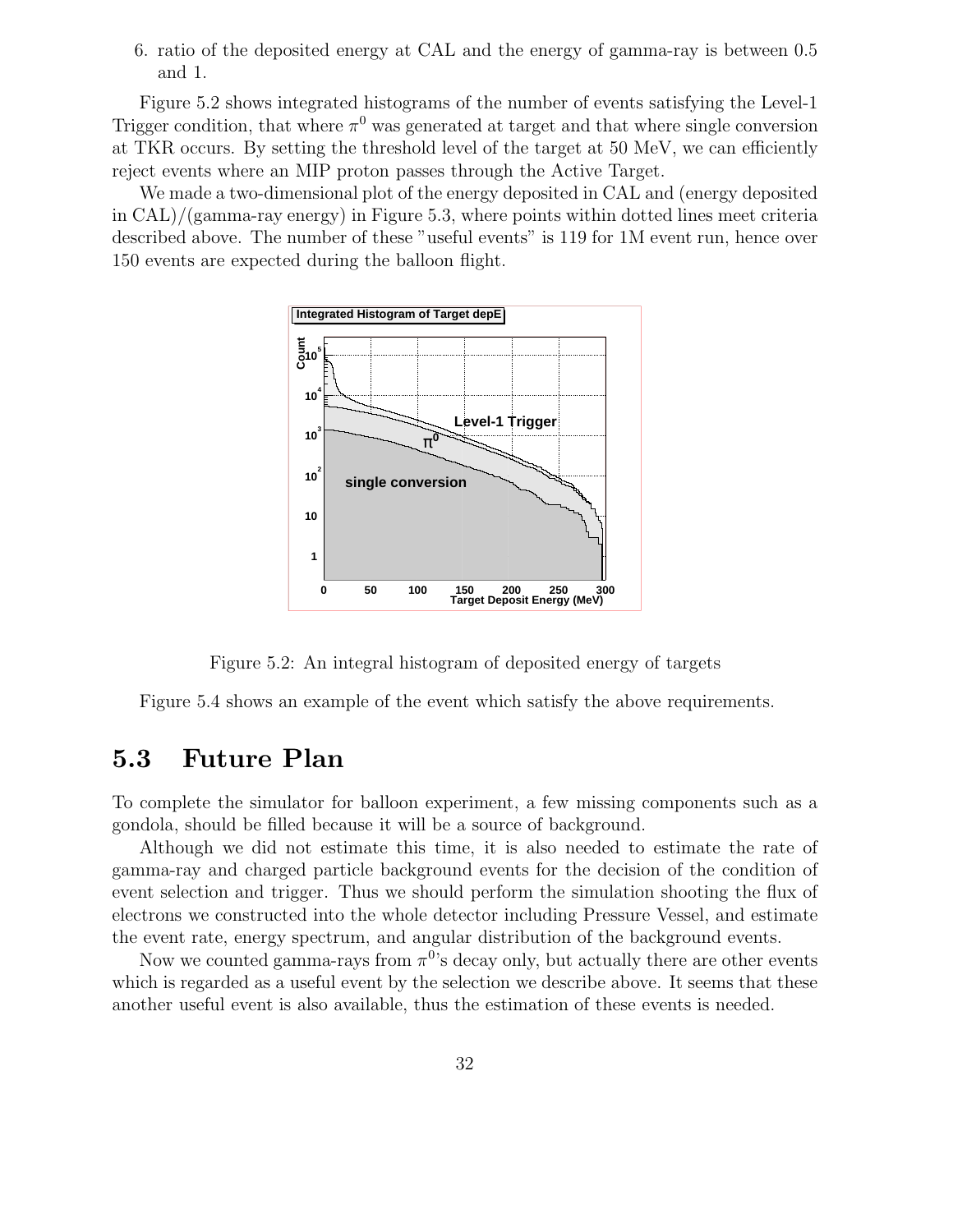

Figure 5.3: Ratio of CAL deposit energy and gamma energy against CAL deposit energy



Figure 5.4: An example of "clean" gamma event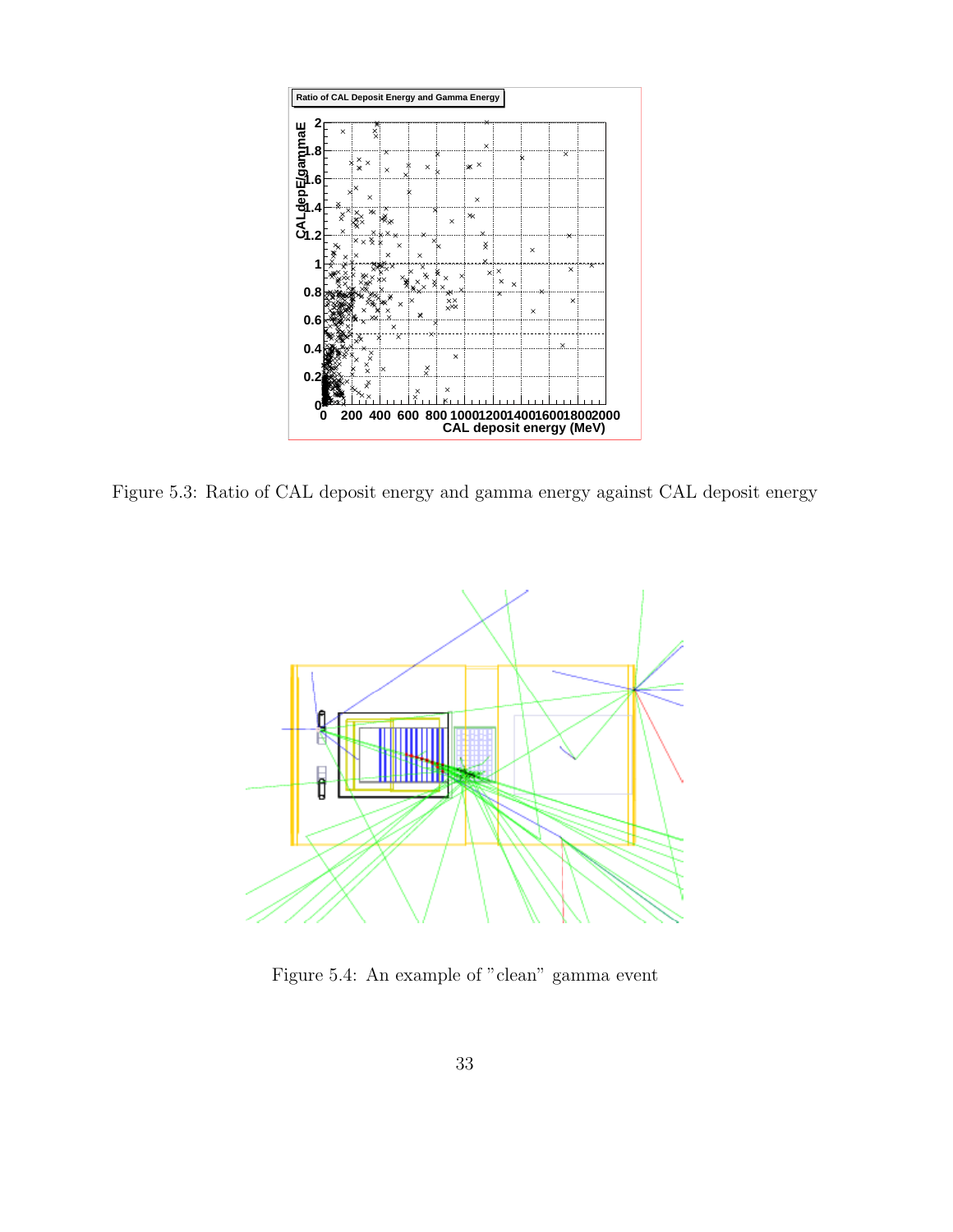## **Chapter 6**

## **Summary**

We developed a detector simulator and a cosmic-ray generator for GLAST, especially for the balloon experiment, in the framework of Geant4. The detector simulator well represent the tower geometry of a beam test and that of balloon experiment in the detail sizes and materials, and its validity is checked. We also constructed the cosmic-ray event generator of protons and electrons based on the past experiments. The cosmic-ray generator is considered effects of solar modulation and geomagnetic cut-off, thus it represents the cosmic-ray flux in the balloon experiment well. Using these simulators, we estimated the count rate of useful gamma-ray events which is generated via  $\pi^0$  decay from the inelastic scattering in Active Targets. As a result, we found that more than 300 useful events will be observed during the 8-hour balloon flight.

We considered gamma-rays from  $\pi^{0}$ 's decay only, so it seems that more useful events are found in balloon experiment considering gamma-rays generated by other processes. This time we did not perform the estimation of gamma-ray background and charged particle background yet. Continuous study and simulation is needed for a success of the balloon experiment and GLAST flight model.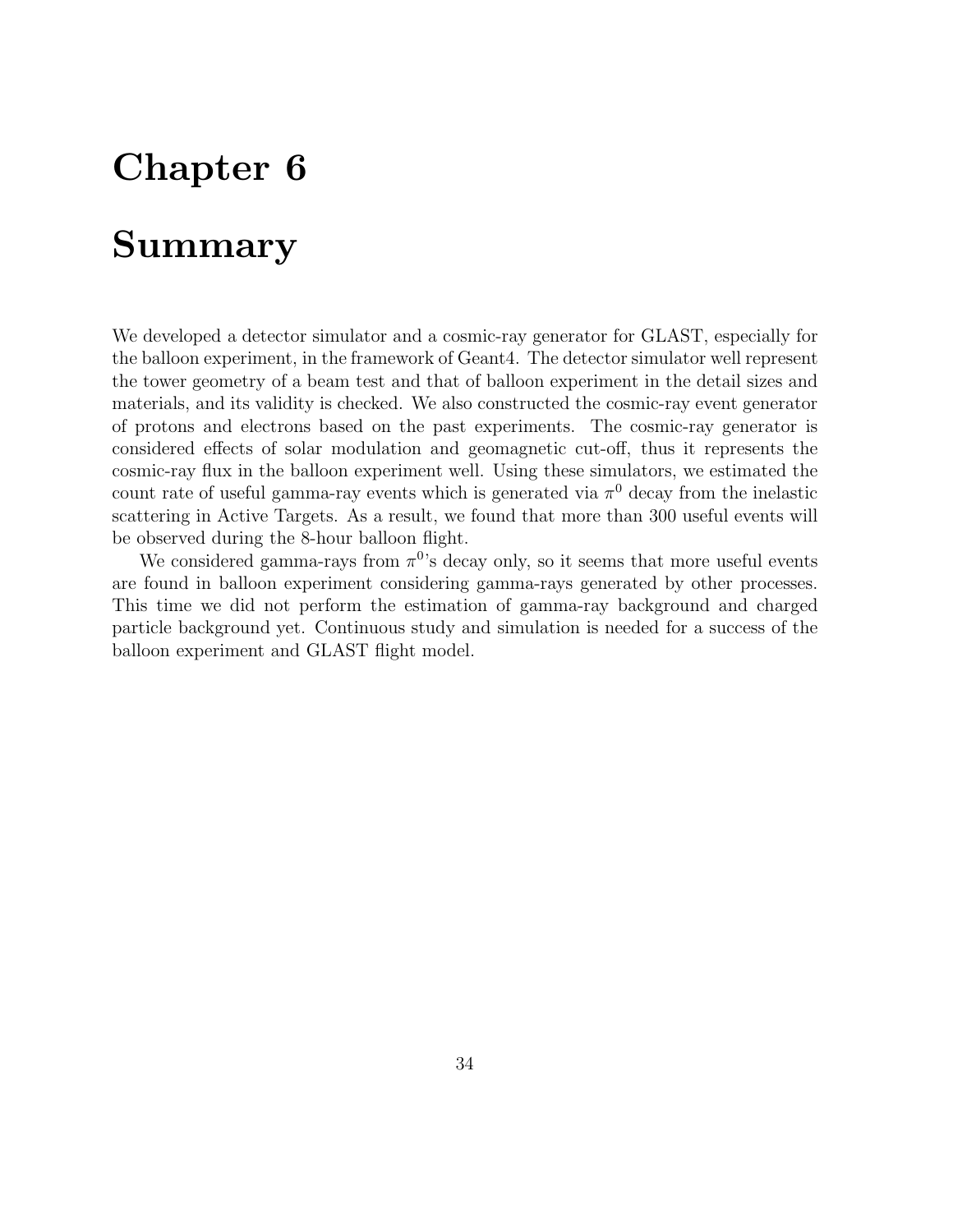## **Acknowledgement**

I would like to express my thanks to Prof. T. Ohsugi and Prof. T. Kamae for their continuous support. Special thanks are due to Prof. Y. Fukazawa, Dr. T. Mizuno, and Dr. M. Ozaki for their guidance on my study. Without their instruction, this thesis would not finished. Thanks are due to Dr. Y. Iwata and Dr. S. Yoshida for their advice about my study.

I wish to thankto Dr. T. Handa, Mr. T. Ohmoto, Mr. H. Ohyama, Mr. H. Yamamoto, Mr. N. Nakao and Mr. T. Masuda for their advice and useful discussion. I also thank to Mr. S. Ogata, Mr. H. Mizushima, and all the members of High Energy Physics Laboratory in Hiroshima University, and GLAST group of Stanford Linear Accelerator Center.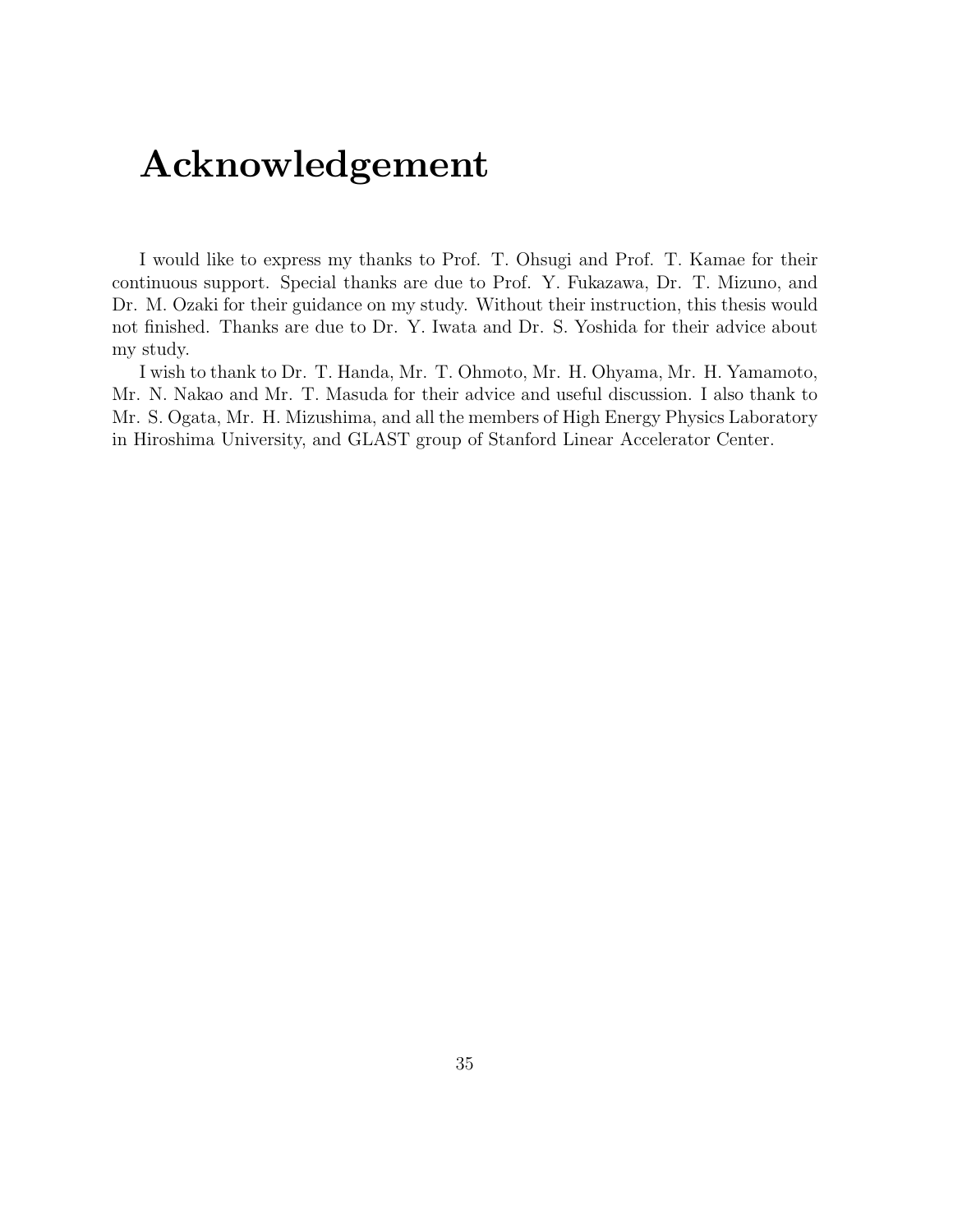## **Bibliography**

- [1] GLAST Home Page at Stanford University, http://glast.stanford.edu/
- [2] Geant4 Home Page, http://wwwinfo.cern.ch/asd/geant4/geant4.html
- [3] E. do Couto e Silva et al., Result from the Beam Test of the Engineereing Model of the GLAST Large Area Telescope, Oct. 2000.
- [4] GLAST Testbeam Users guide, Jan. 2000.
- [5] Geometry for the TRACKER to update .XML, http://www-glast.slac.stanford.edu/testbeam/geometrytkr.ppt
- [6] The European Physical Journal C, 2000.
- [7] D. Thompson, GLAST Balloon Flight Engineering Model Plan for Balloon Flight (DRAFT), 2000.
- [8] J. Alcaraz et al., Protons in near earth orbit, Phys. Let. B 472(2000) 215-226.
- [9] T. Sanuki et al., Precise Measurement of Cosmic-Ray Proton and Helium Spectra with the BESS Spectrometer, astro-ph/0002481, 2000.
- [10] M. Ozaki, Cosmic Ray spectrum estimation for the GLAST balloon flight in June 2001, GLAST internal report.
- [11] S. D. Verma, Measurement of the Charged Splash and Re-Entrant Albedo of the Cosmic Radiation, Journal of Geophysical Research, 1967, Vol 72.
- [12] A. J. Tylka, A Review of Cosmic-Ray Albedo Studies: 1949-1970, GLAST internal report.
- [13] Y. Komori et al.,  $ECC = 99$  $Pg 33-36.$
- [14] L. J. Gleeson et al., Solar Modulation of Galactic Cosmic Rays, 1968, ApJ, 154, 1011.
- [15] T. Mizuno et al, Geant4 Simulation for GLAST Beam Test (99) and Balloon Test Flight, 2001.